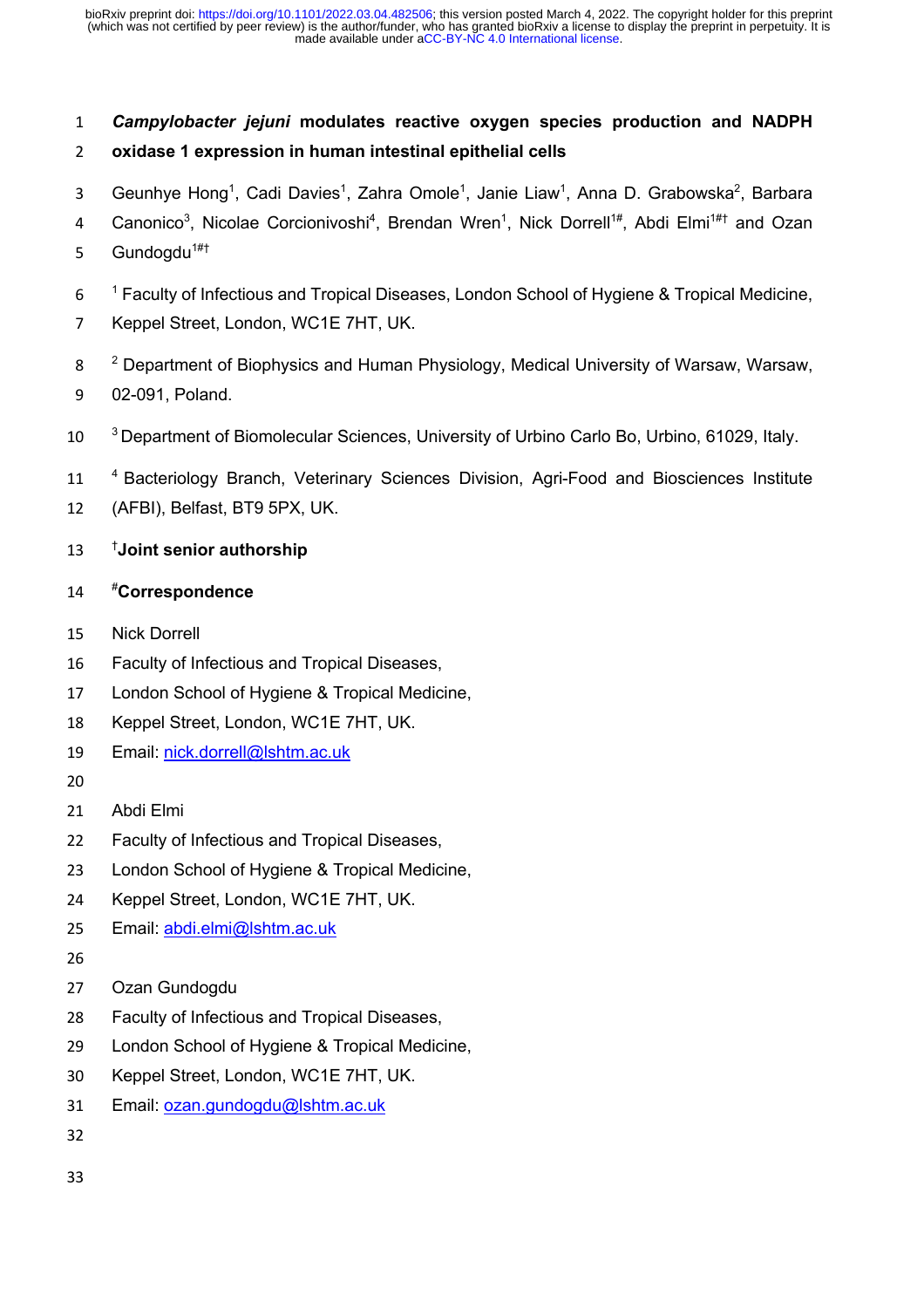### **Abstract**

 *Campylobacter jejuni* is the major bacterial cause of foodborne gastroenteritis worldwide. Mechanistically, how this pathogen interacts with intrinsic defence machinery of human intestinal epithelial cells (IECs) remains elusive. To address this, we investigated how *C. jejuni* counteracts the intracellular and extracellular reactive oxygen species (ROS) in IECs. Our work shows that *C. jejuni* differentially regulates intracellular and extracellular ROS production in human T84 and Caco-2 cells. *C. jejuni* downregulates the transcription and translation of Nicotinamide adenine dinucleotide phosphate (NAPDH) oxidase (Nox1), a key ROS-generating enzyme in IECs and antioxidant defence genes *cat* and *sod1*. Furthermore, inhibition of Nox1 by diphenylene iodonium (DPI) and siRNA reduced *C. jejuni* ability to interact, invade and intracellularly survive within T84 and Caco-2 cells. Collectively, these findings provide mechanistic insight into how *C. jejuni* modulates the IEC defence machinery. 

# **KEYWORDS**

*Campylobacter jejuni*, Intestinal epithelial cells, NADPH oxidase 1, Reactive oxygen species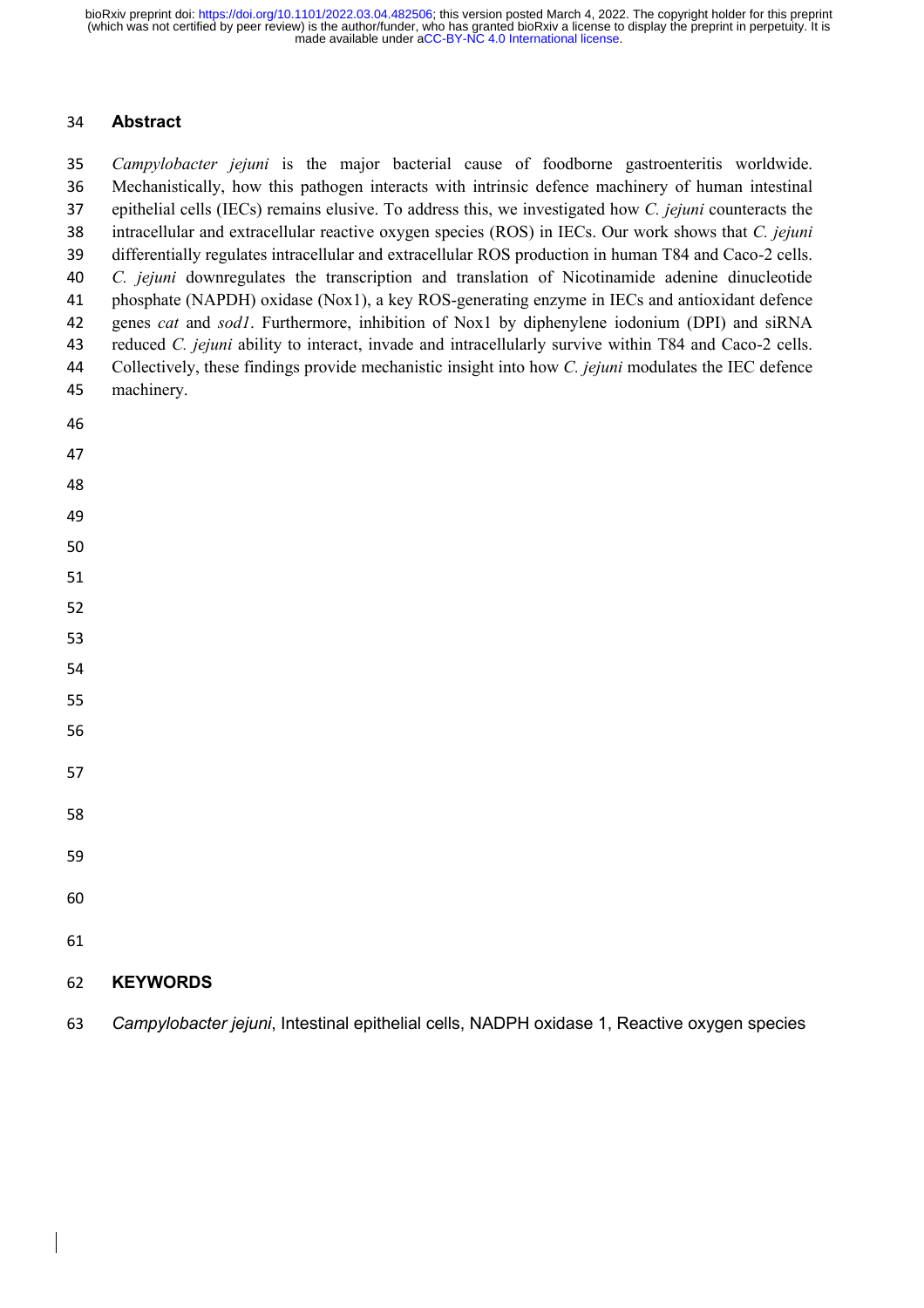#### **Introduction**

 Microbial pathogens have evolved to possess subversion strategies to alter the functionality of host cells upon infection (Escoll, Mondino, Rolando, & Buchrieser, 2016). These include modulation of host cell functions that involve vesicle trafficking, apoptosis, and immune activation (Asrat, de Jesús, Hempstead, Ramabhadran, & Isberg, 2014; Pedron et al., 2007; Rudel, Kepp, & Kozjak-Pavlovic, 2010). Crucially, these host cell functions are essential for elimination of foreign pathogens. The evolving battle between pathogen and host adds to the complexity of the pathogenesis of infection (Escoll et al., 2016).

 *Campylobacter jejuni* is the leading foodborne bacterial cause of human gastroenteritis worldwide (Silva et al., 2011). *C. jejuni* causes watery or bloody diarrhoea, abdominal pain, and fever. *C. jejuni* infection can also lead to Guillain-Barré Syndrome (GBS), a rare but severe post-infectious autoimmune complication of the peripheral nervous system (Kaakoush, Castaño-Rodríguez, Mitchell, & Man, 2015; Silva et al., 2011; Willison, Jacobs, & van Doorn, 2016). Importantly, Campylobacteriosis in low-income countries is associated with child growth impairment and can be fatal in children (Amour et al., 2016). Although *C. jejuni* is a microaerophilic bacterium, its omnipresence in the environment and various hosts is mitigated by regulatory mechanisms against oxidative stress (Gundogdu et al., 2016). Upon adhering and invading human intestinal epithelial cells (IECs), *C. jejuni* manipulates host cytoskeleton regulation to maximise its invasion (Negretti et al., 2021). Following invasion, *C. jejuni* resides in cytoplasmic vacuoles named Campylobacter containing vacuoles (CCVs) which can escape the canonical endocytic pathway and avoid fusion with lysosomes (M. E. Konkel, Hayes, Joens, & Cieplak Jr, 1992; Watson & Galán, 2008). These findings demonstrate that modulation and invasion of host IECs are a prerequisite for human intestinal disease caused by *C. jejuni*.

 A vital mechanism used by host cells in response to pathogens is the production of reactive oxygen species (ROS) which are highly reactive molecules, such as oxygen radicals and non- radicals, produced by the partial reduction of oxygen (Aviello & Knaus, 2017). When phagocytes such as macrophages detect and engulf pathogens using the respiratory burst, ROS are rapidly generated to eradicate the engulfed pathogens through oxidative damage (Paiva & Bozza, 2014). Interestingly, the level of ROS produced by human IECs is lower in comparison to resident macrophages and blood leukocytes (neutrophils and monocytes), however, ROS in IECs can also exhibit antimicrobial activity by inducing inflammation (Burgueño et al., 2019; Holmström & Finkel, 2014; Paiva & Bozza, 2014). The precarious nature of ROS production by IECs is demonstrated by exhibiting both deleterious and beneficial host effects, thus homeostasis of ROS is essential. To counter the damaging effects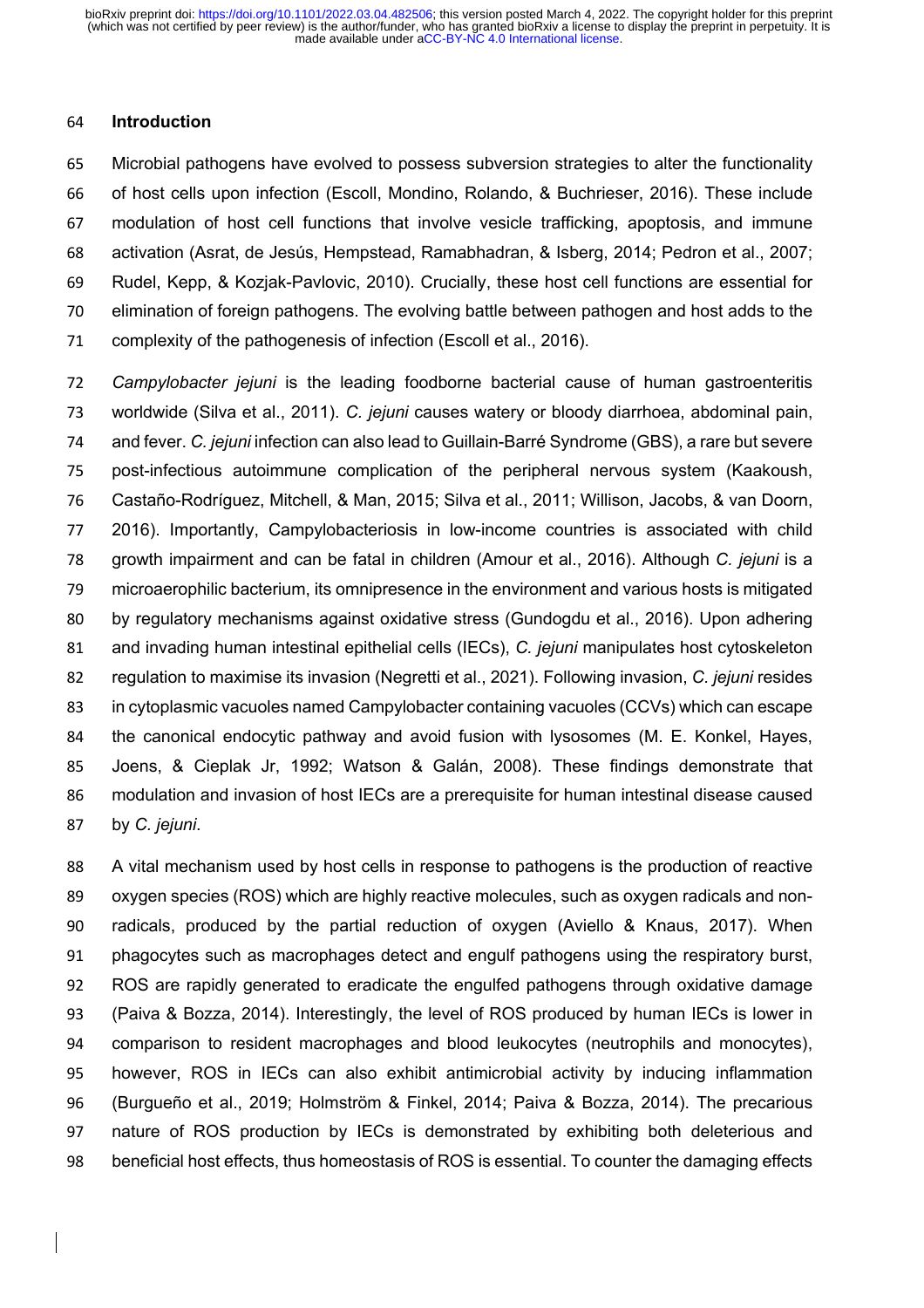of ROS, host IECs possess antioxidant components that neutralise ROS, such as catalase, superoxide dismutase and glutathione peroxidase. Nicotinamide adenine dinucleotide phosphate oxidase (NADPH oxidase; Nox) and mitochondria have central roles as predominant sources of ROS in human IECS (Aviello & Knaus, 2017).

103 Nox is an essential multicomponent enzyme which catalyses production of superoxide  $(O_2^-)$  (Brandes, Weissmann, & Schröder, 2014; Sumimoto, Miyano, & Takeya, 2005). In IECs, the most abundant types of Nox are Nox1 and Nox4. Intriguingly, Nox4 is constitutively active, whereas Nox1 is not. The Nox1 complex is composed of Nox1, p22phox, Nox organiser 1 (NoxO1), Nox activator (NoxA1) and small GTPase Rac1. Nox1 is the catalytic subunit of the complex on the plasma membrane and its activation is dependent on supplementary cytosolic subunits. Following this, p22phox is transported to the plasma membrane promoted by Nox1 expression (Brandes et al., 2014). Upon activation, NoxO1 binds to both NoxA1 and p22phox targeting NoxA1 to the plasma membrane. In turn NoxA1 binds to GTP (guanosine triphosphate)-bound Rac1 and promotes electron flow through flavocytochrome in Nox1 in a GTP-dependent manner. Studies have shown that GTP-bound Rac1 is essential for activity of Nox1 (Nisimoto et al., 2008; Ueyama, Geiszt, & Leto, 2006). Electrons travel from NADPH initially to flavin adenine dinucleotide (FAD), then through the Nox heme groups and finally to 116 oxygen, forming  $O_2^-$  (Nisimoto et al., 2008). Notably, Nox1-mediated ROS play important roles in IECs including regulation of growth and proliferation, epithelial wound healing, intestinal host defence, and maintenance of bacterial homeostasis in the GI tract (Juhasz et al., 2017; Lipinski et al., 2019; Matziouridou et al., 2018).

 How *C. jejuni* interacts with the inherent defence machinery of human IECs remains unclear. To explore this further, we examined the mechanisms *C. jejuni* uses to counteract the intracellular and extracellular ROS in IECs. Previous findings demonstrated the upregulation of Nox1 in IECs by enteric pathogens such as *Escherichia coli* (Elatrech et al., 2015), *Salmonella* Enteritidis (Kawahara et al., 2016), and *Helicobacter pylori* (den Hartog et al., 2016; Kawahara et al., 2005). However, given the invasion and survival properties of *C. jejuni*, we hypothesised that *C. jejuni* may have distinct host cell modulation mechanisms in play. In this study, we show that diverse *C. jejuni* strains downregulate both intracellular and extracellular ROS production in human IECs by modulating the expression of Nox1. We demonstrate inhibition of Nox1 by diphenylene iodonium (DPI) and siRNA reduced the ability of *C. jejuni* to interact, invade and intracellularly survive within T84 and Caco-2 cells. Our results highlight a unique strategy of *C. jejuni* survival and emphasise the importance of Nox1 in *C. jejuni*-IEC interactions. This represents a distinctive mechanism that *C. jejuni* uses to modulate IEC defence machinery.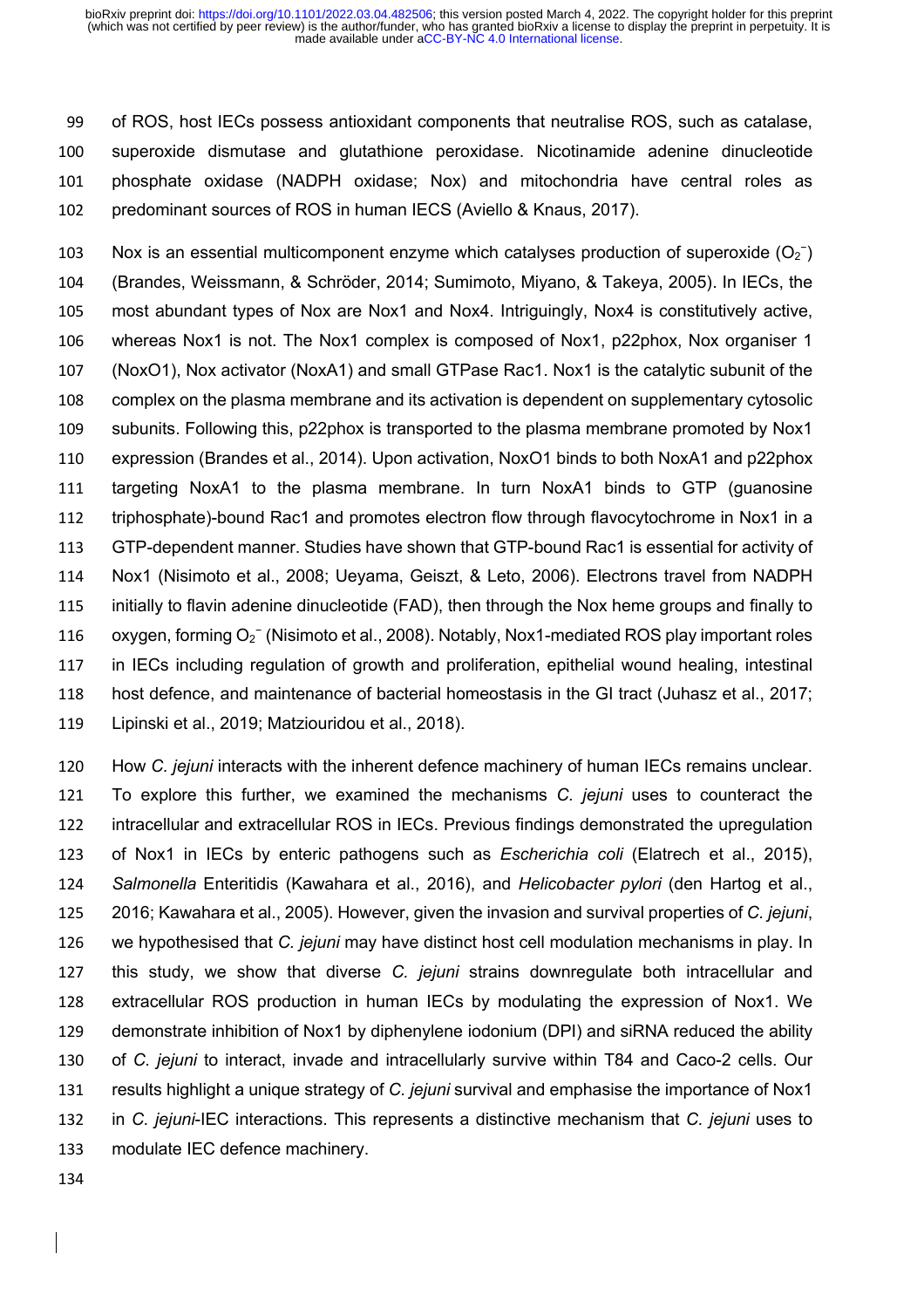#### **Experimental procedures**

### Bacterial strains and growth conditions

*C. jejuni* wild-type strains used in this study are listed in Table S1. For general growth, all *C.* 

*jejuni* strains were grown on Columbia Blood Agar (CBA) plates (Oxoid, U.K) supplemented

with 7% (v/v) horse blood (TCS Microbiology, UK) and Campylobacter selective supplement

- 140 Skirrow (Oxoid) at 37°C under microaerobic conditions (10%  $CO_2$ , 5%  $O_2$  and 85% N<sub>2</sub>) (Don
- Whitley Scientific, U.K).
- 

### Human intestinal epithelial cell culture

 T84 cells (ECACC 88021101) and Caco-2 cells (ECACC 86010202) were obtained from European Collection of Authenticated Cell Cultures (ECACC). T84 and Caco-2 cells were cultured in a 1:1 mixture of Dulbecco's modified Eagle's medium and Ham's F-12 medium (DMEM/F-12; Thermo Fisher Scientific, U.S.A) with 10% Fetal Bovine Serum (FBS; Labtech, U.K), 1% non-essential amino acid (Sigma-Aldrich, U.S.A) and 1% penicillin-streptomycin 149 (Sigma-Aldrich). Both cell lines were cultured at  $37^{\circ}$ C in a  $5\%$  CO<sub>2</sub> humidified environment. DMEM/F-12 without penicillin-streptomycin was used for the co-culture assays. DMEM/F-12 without phenol red was used for the ROS detection assays.

### T84 and Caco-2 cells infection assays

 Human IECs were counted using hemocytometer (Thermo Fisher Scientific, U.S.A) and for 155 ceneral infection assays, approximately  $10<sup>5</sup>$  cells were seeded in 24-well tissue culture plates 7 days prior to initiation of the *C. jejuni* infection. The plates were incubated at 37°C in a 5%  $CO<sub>2</sub>$  atmosphere. For Western blotting, approximately 2 x 10<sup>5</sup> cells were seeded in 6-well tissue culture plates. Prior to the infection, IECs were washed with phosphate-buffered saline (PBS; Thermo Fisher Scientific) three times and the medium was replaced with DMEM/F-12 without penicillin-streptomycin. *C. jejuni* strains grown on CBA plates for 24 hours were 161 resuspended in PBS and bacterial suspension with appropriate  $OD<sub>600</sub>$  were then incubated with IECs for various time periods giving a multiplicity of infection (MOI) of 200:1. In some experiments, T84 and Caco-2 cells were pre-treated with 10 µM DPI for 1 hour, washed three times with PBS and then infected with *C. jejuni.*

### DCFDA measurement of intracellular reactive oxygen species (ROS)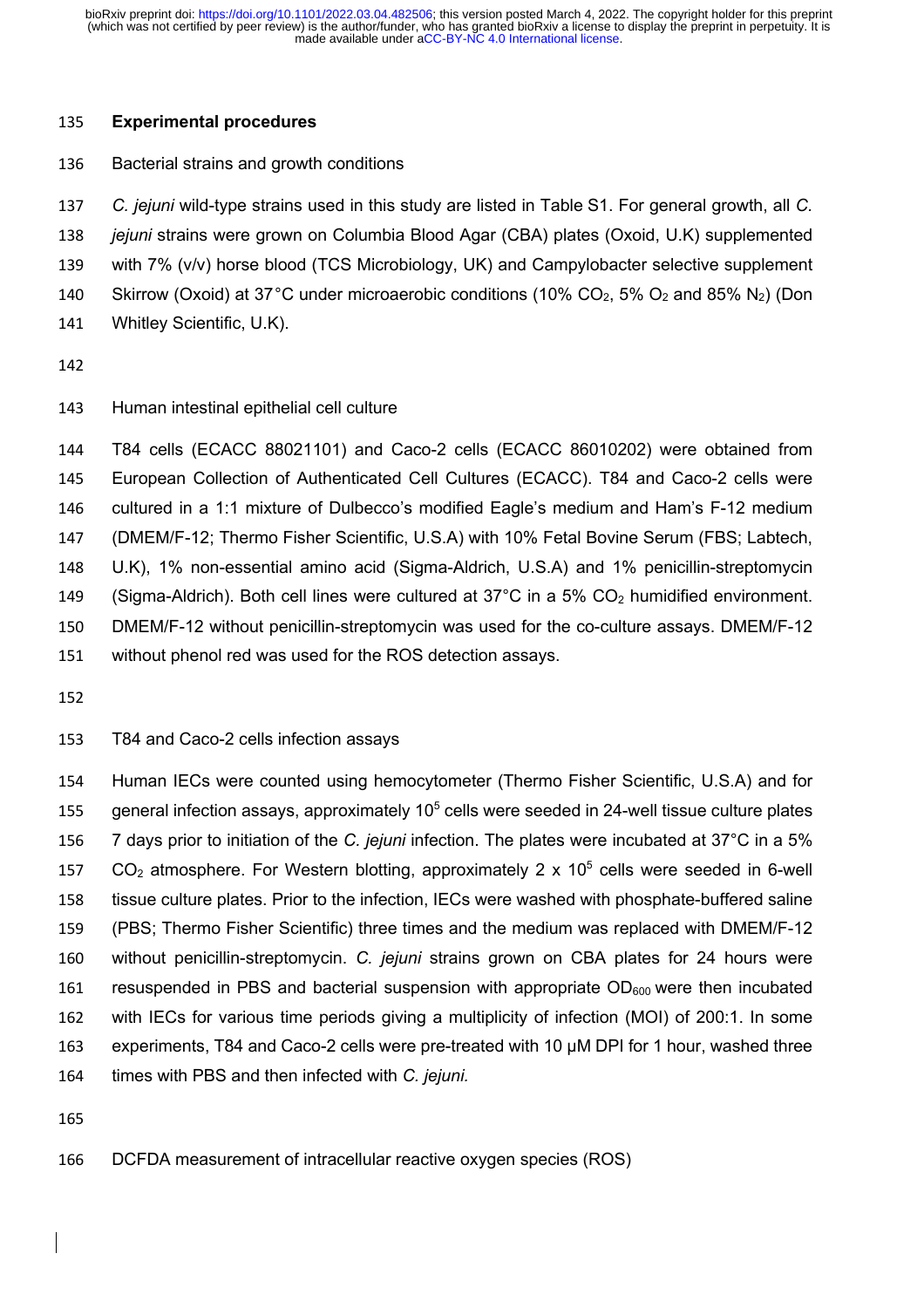To analyse the levels of intracellular ROS production in human IECs under experiments conditions, DCFDA Cellular ROS Detection Assay Kit (Abcam U.K) was used according to the manufacturer's instructions. Briefly, IECs grown in 96-well cell culture plates were washed three times with PBS and incubated with *C. jejuni* for 3 or 24 hours (MOI 200:1). For positive 171 controls, IECs were treated with 500  $\mu$ M H<sub>2</sub>O<sub>2</sub> for 45 minutes. 45 minutes prior to completion of the infection, 100 μM 2',7'-dichlorofluorescin diacetate (DCFDA) was added into each well giving a final concentration of 50 μM. After *C. jejuni* infection, the fluorescence was detected using SpectraMax M3 Multi-Mode Microplate Reader (Molecular Devices, U.S.A) with 485 nm excitation and 535 nm emission.

- 
- 177 Measurement of extracellular  $H_2O_2$

178 Amplex<sup>®</sup> Red Hydrogen Peroxide/Peroxidase Assay Kit (Invitrogen, U.S.A) was used to 179 measure extracellular  $H_2O_2$  in culture media after incubation with *C. jejuni*. Briefly, Amplex<sup>®</sup> Red reagent (10-acetyl-3,7-dihydroxyphenoxazine) with horseradish peroxidase (HRP) reacts 181 with  $H_2O_2$  in a 1:1 stoichiometry producing a fluorescent product called resorufin. After incubation with *C. jejuni* for 3 or 24 hours, 100 µl of culture media was transferred to a 96-well 183 plate and 100 µl of reaction mixture containing 50  $\mu$ M Amplex<sup>®</sup> Red reagent was added followed by incubation for 10 minutes at 37°C under microaerobic condition. Using SpectraMax M3 Multi-Mode Microplate Reader, fluorescence was measured at 530 nm excitation and 590 nm emission.

Real time-quantitative polymerase chain reaction (qRT-PCR) analysis

189 For qRT-PCR, RNA was isolated from infected and uninfected IECs using PureLink™ RNA Mini Kit (Thermo Fisher Scientific) and contaminating DNA was removed using TURBO DNA- free kit (Ambion, U.S.A) according to manufacturer's instructions. Concentration and purity of RNA samples were determined in a NanoDrop ND-1000 spectrophotometer (Thermo Fisher 193 Scientific). 400 ng of RNA per sample were first denatured at 65°C for 5 minutes and snap cooled on ice. Complementary DNA (cDNA) was generated with random hexamers and SuperScript III Reverse Transcriptase (Thermo Fisher Scientific). Each reaction had 10 µl of SYBR Green PCR Master Mix (Applied Biosystems, U.S.A), 1 µl of primer (20 pmol), 1 µl of cDNA and 10 µl of HyClone™ water (Thermo Fisher Scientific). The sequence of each primer is described in Table S2. All reactions were run in triplicate on an ABI-PRISM 7500 instrument (Applied Biosystems) and expression levels of all target genes were normalised to *gapdh* expression determined in the same sample. Relative expression changes were calculated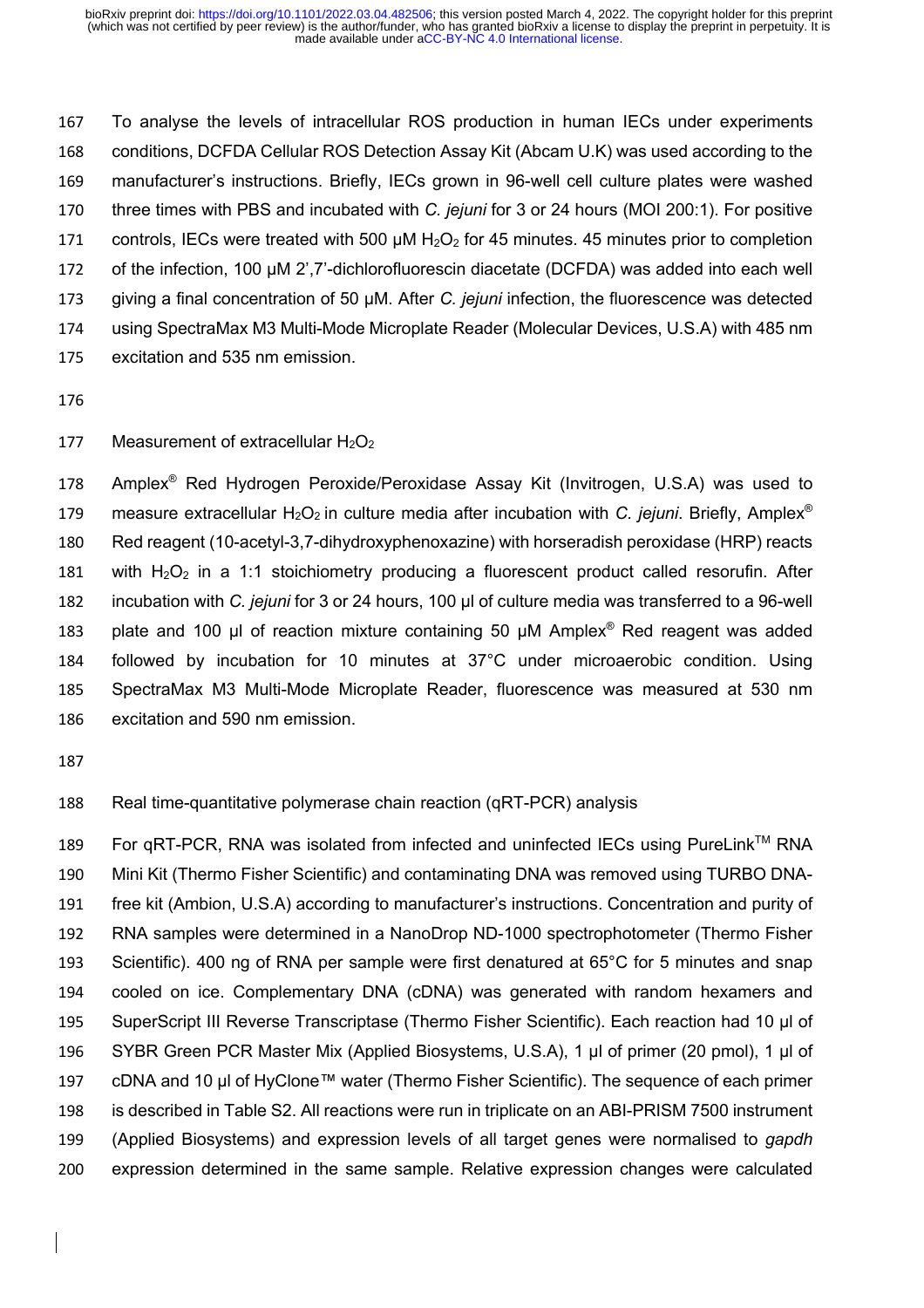201 using the comparative threshold cycle  $(C_T)$  method (Pfaffl, 2001). A minimum of three biological replicates were always analysed, each in technical triplicate.

Semi-quantitative reverse transcription (RT-PCR) analysis

 Each PCR reaction had 50 μl of FasTaq PCR master mix (Qiagen, Netherlands), 2 μl of primer (0.4 nmol) described in Table S2 and 1.5 μl of cDNA. For PCR reactions Tetrad-2 Peltier thermal cycler (Bio-Rad, U.K) was used. One cycle of PCR programme performs 95°C for 15 seconds after 2 minutes in the first cycle, annealing at 50°C for 20 seconds, and extension at 209 72°C for 30 seconds. Total 36 cycles were repeated. The PCR products were loaded on the 1% agarose gel and the gel was running for 1 hour at 120V. The gel was imaged using G:BOX Chime XRQ (Syngene, U.S.A). Quantification of relative mRNA level was performed using ImageJ software (Schneider, Rasband, & Eliceiri, 2012).

#### SDS-PAGE and Western blot analysis

215 After infection, IECs were washed three times with PBS and lysed with cold RIPA lysis and extraction buffer (Thermo Fisher Scientific) with cOmplete™ Mini EDTA-free Protease Inhibitor Cocktail (Roche, Switzerland) and cleared by centrifugation (4 °C, 13,000 × g, 20 min). Protein concentration was determined using Pierce™ Bicinchoninic acid (BCA) Protein Assay Kit (Thermo Fisher Scientific) according to the manufacturer's instructions. Afterward, samples were diluted to a desired concentration in HyClone™ water and 4X Laemmli sample 221 buffer (Sigma-Aldrich) and incubated for 5 minutes at 95°C. Equal amounts of protein samples were separated using 4-12% NuPAGE™ Bis-Tris gel in 1× NuPAGE™ MES buffer or MOPS 223 buffer (Thermo Fisher Scientific). Proteins were transferred from the gel using the iBlot® 2 transfer stacks (Life Technologies, U.S.A) using the iBlot® Gel Transfer Device (Invitrogen). These stacks were integrated with nitrocellulose transfer membrane. After the transfer, 226 membranes were blocked with 1X PBS containing  $2\%$  (w/v) milk. Membranes were then probed with primary antibodies overnight as described previously (Elmi et al., 2016). The following primary antibodies were used; GAPDH (ab181602; Abcam); Nox1 (ab101027; Abcam) or Nox1 (NBP-31546; Novus Biologicals). Blots were developed using LI-COR infrared secondary antibody (IRDye 800CW Donkey anti-rabbit IgG) and imaged on a LI-COR Odyssey Classic (LI-COR Biosciences, U.S.A). Quantification of relative protein levels were performed using ImageJ software (Schneider et al., 2012).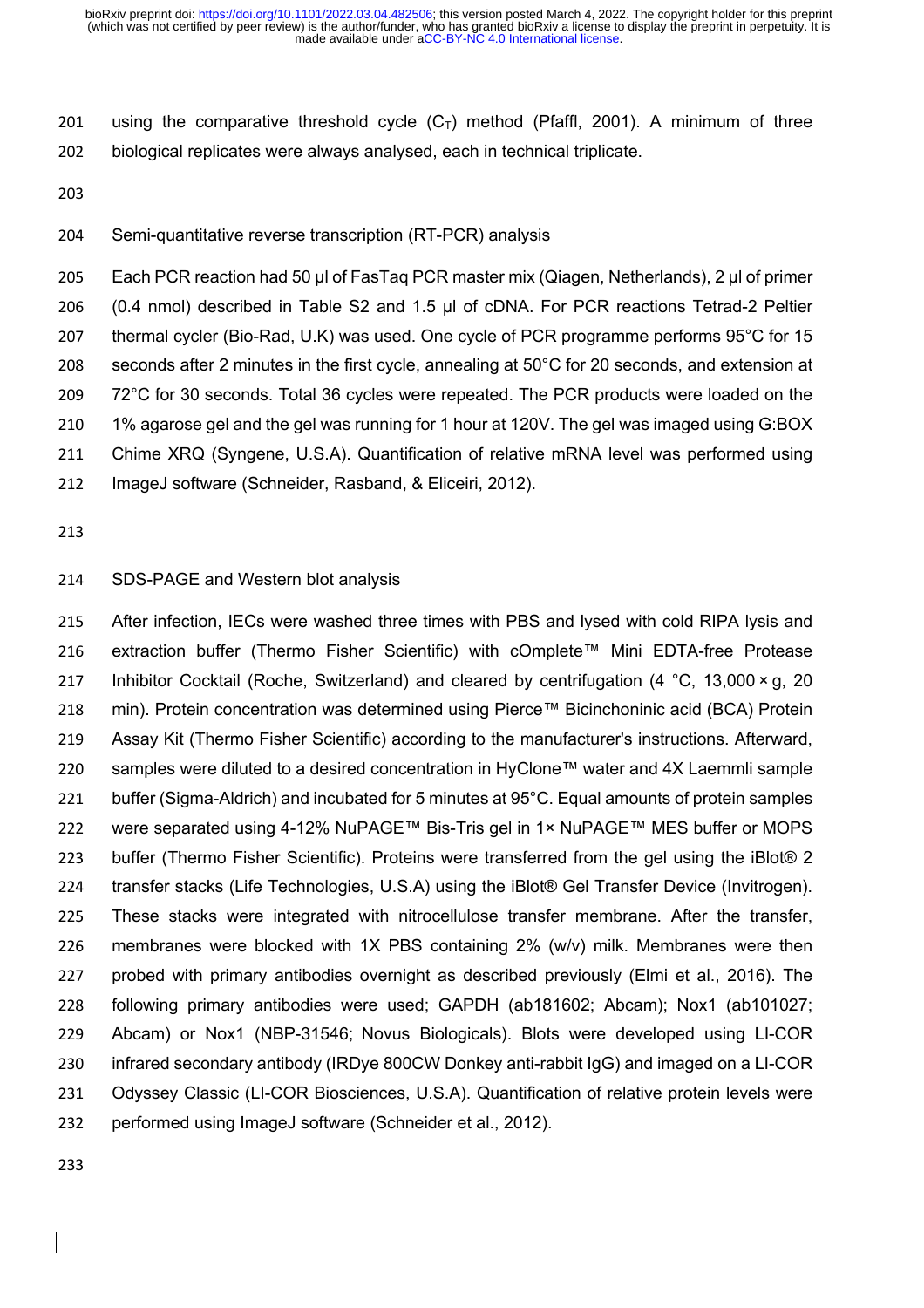#### Detection of GTP-bound Active Rac1

 The levels of active GTP-bound Rac1 were measured by using Rac1 G-LISA kit (Cytoskeleton Inc., U.S.A) according to the manufacturer's instructions. Briefly, before the infection, IECs were incubated with reduced serum (0.1% FBS) for 24 hours. Infected or uninfected human IECs were washed with 1X PBS and lysed using the supplied 1X Lysis Buffer. Cell lysates 239 were centrifuged for 1 minute at 10,000 x g at  $4^{\circ}$ C and adjusted to 1 mg/ml for the further process of the assay. As a positive control, constitutively active Rac1 (RCCA) was provided in the kit. Three biological replicates were conducted in all experiments, along with two technical replicates for each assay.

Inhibition of Nox1 with diphenyleneiodonium chloride (DPI)

 A stock solution of 3.25 mM DPI (Sigma-Aldrich) in dimethyl sulfoxide (DMSO; Sigma Aldrich) was prepared and stored at -20°C. For treatment, the DPI stock solution was diluted to 10 μM 247 DPI in culture media without antibiotics, then incubated with IECs for 1 hour at 37°C in a 5% CO<sub>2</sub> atmosphere. After treatment, IECs were washed with PBS for three times before co-incubation with *C. jejuni* for various time points.

Small interfering (si) RNA transfection

252 On the day of reverse transfection, 500 μl of Caco-2 cells  $(10^5 \text{ cells/ml})$  were seeded in 24- well plates and treated for 24 hours with 30 pmol siRNA from either Nox1 siRNA (sc-43939; Santa Cruz Biotechnology, Inc, U.S.A) or Ambion® Silencer Negative Control #1 siRNA (Invitrogen) for the negative control. For preparation of siRNA transfection reagent complex, 256 3 μl of 10 μM stock siRNA was diluted with 100 μl of Opti-MEM® Reduced-Serum Medium 257 (Thermo Fisher Scientific) and mixed with 1.5 μl of Lipofectamine<sup>®</sup> RNAiMAX Transfection Reagent (Thermo Fisher Scientific). After 24 hours transfection, media was replaced with DMEM/F-12 containing 10% FBS. After additional 48 or 72 hours, RNA and protein were extracted to check efficacy of transfection.

Adhesion, invasion and intracellular survival assay

 Adherence, invasion and intracellular assays were performed as described previously with minor modifications (Gundogdu et al., 2011). T84 and Caco-2 cells seeded in a 24-well plate were washed three times with PBS and treated with 10 μM DPI for 1 hour or transfected with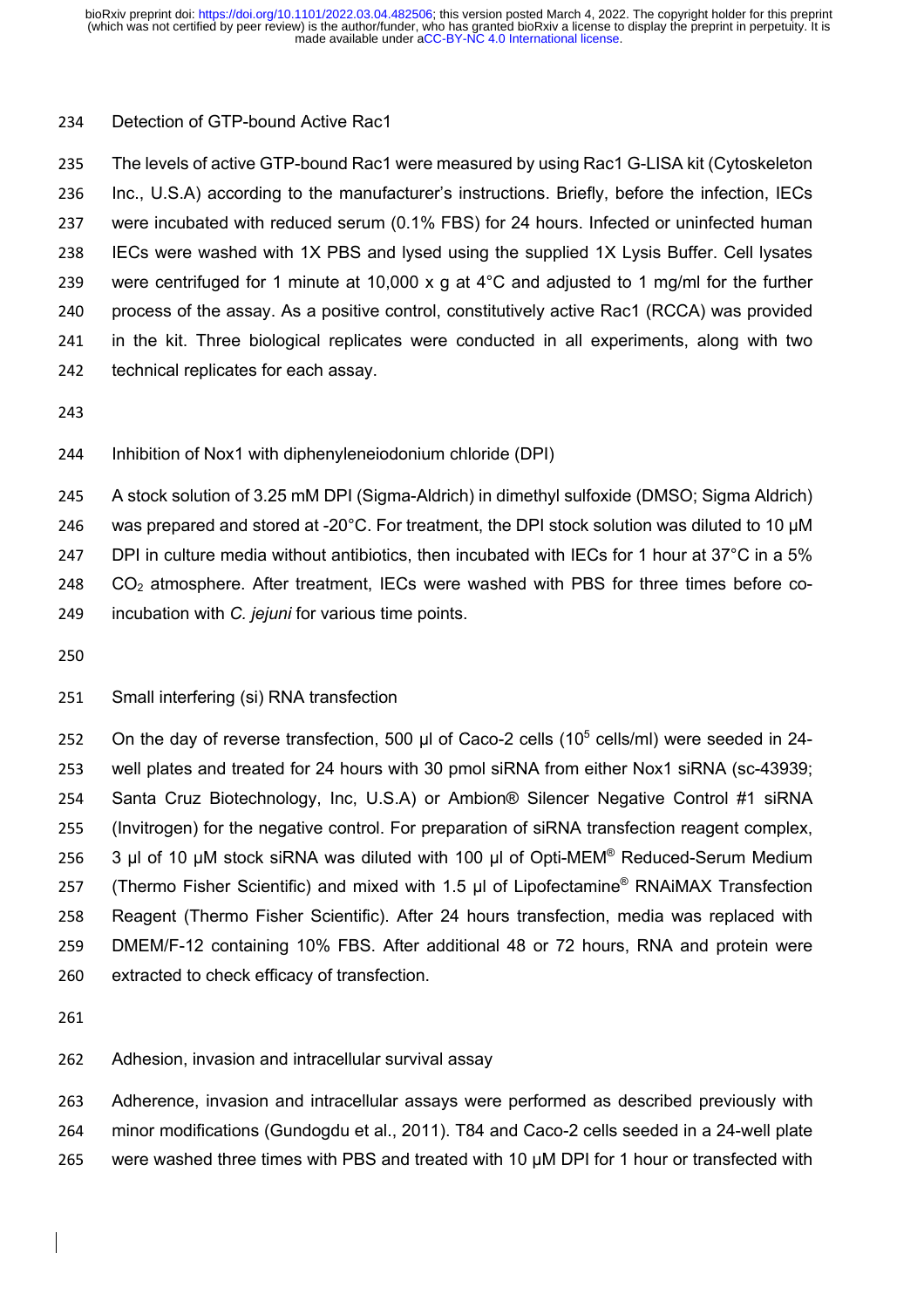Nox1 siRNA as described in above. Then IECs were inoculated with *C. jejuni* with OD600 0.2 267 at a MOI of 200:1 and incubated for 3 hours at  $37^{\circ}$ C in 5% CO<sub>2</sub>. For the interaction (adhesion and invasion) assay, monolayers were washed three times with PBS to remove unbound extracellular bacteria and then lysed with PBS containing 0.1% (v/v) Triton X-100 (Sigma- Aldrich) for 20 min at room temperature. The cell lysates were diluted and plated on blood agar plates to determine the number of interacting bacteria (CFU/ml).

272 Invasion assays were performed by additional step of treatment of gentamicin (150 µg/ml) for 2 hours to kill extracellular bacteria, washed three times with PBS, lysed and plated as described above. For intracellular survival assays, after infection with *C. jejuni* for 3 hours, T84 275 and Caco-2 cells were treated with gentamicin (150 µg/ml) for 2 hours to kill extracellular 276 bacteria followed by further 18 hours incubation with gentamicin (10 µg/ml). Cell lysis and inoculation were performed as described above.

## Cytotoxicity assay with trypan blue exclusion methods

 After treatment with DPI and gentamicin or transfection with siRNA as previously described, IECs were washed three times with PBS and were detached using trypsin-EDTA (Thermo Fisher Scientific) and resuspended with culture media. 50 μl of cell suspension were added into 50 μl of 0.4% Trypan Blue solution (Thermo Fisher Scientific) and the numbers of viable

- and dead cells were counted using hemocytometer under microscope.
- 
- *Campylobacter jejuni* viability test with DPI treatment

 T84 cells were treated with 10 μM DPI for 1 hour and the cells were washed three times with 288 PBS. After DPI treatment for 1 hour, *C. jejuni* strains (OD<sub>600</sub> 0.2) were co-incubated for 1 hour with PBS from the last wash. After incubation, serial dilution was performed and each dilution was spotted on to blood agar plates. The plates were incubated under microaerobic condition at 37°C for 48 hours. CFU of each spot was recorded.

Statistical analysis and graphing

 At least three biological replicates were performed in all experiments. Each biological replicate was performed in three technical replicates. For statistical analysis and graphing, GraphPad Prism 8 for Windows (GraphPad Software, U.S.A) was used. One sample *t*-test or unpaired *t*-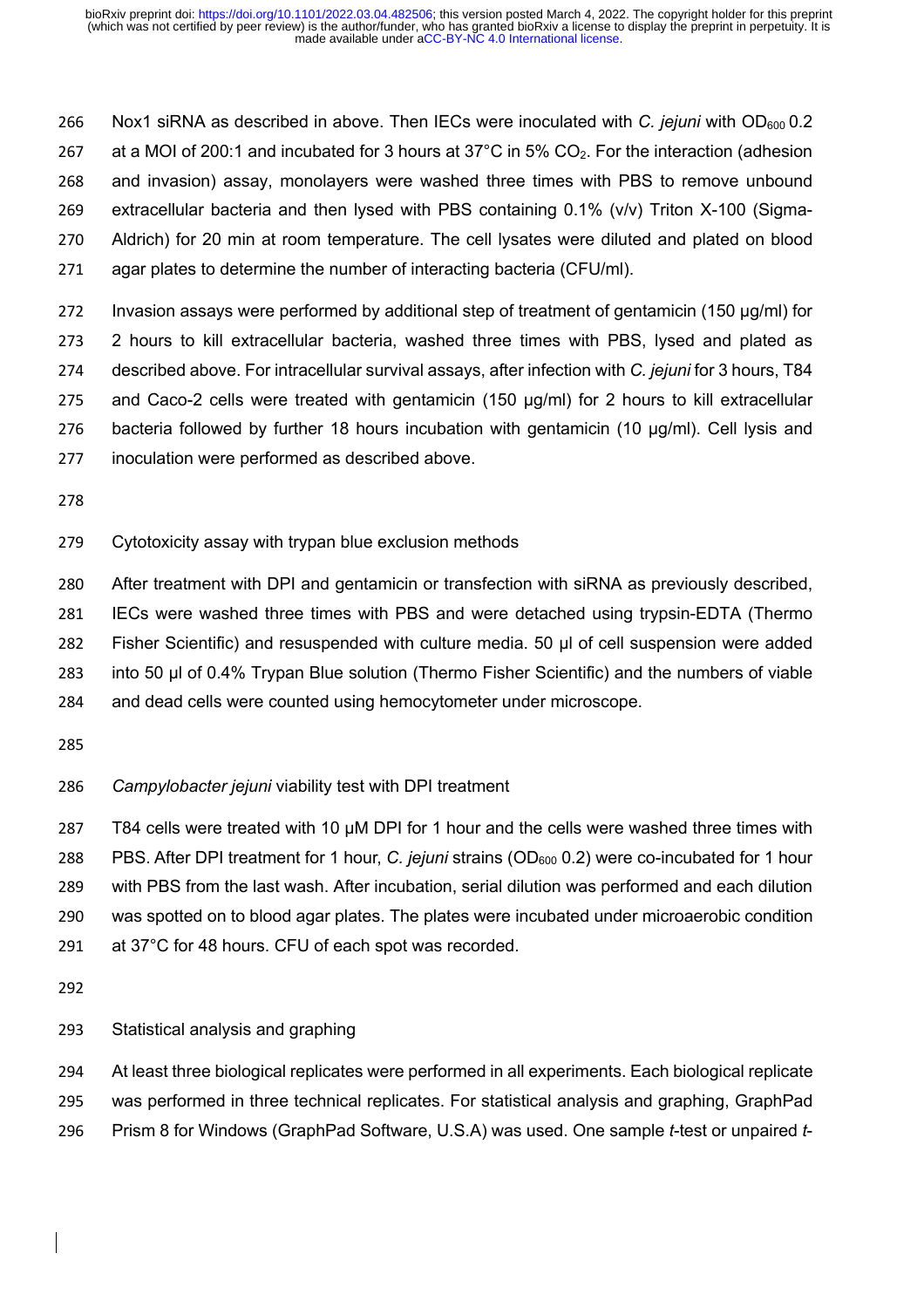- 297 test were used to compare two data sets for significance with  $*$  indicating  $p < 0.05$ ,  $**$  indicating
- 298 *p* < 0.01, \*\*\* indicating *p* < 0.001, and \*\*\*\* indicating *p* < 0.0001.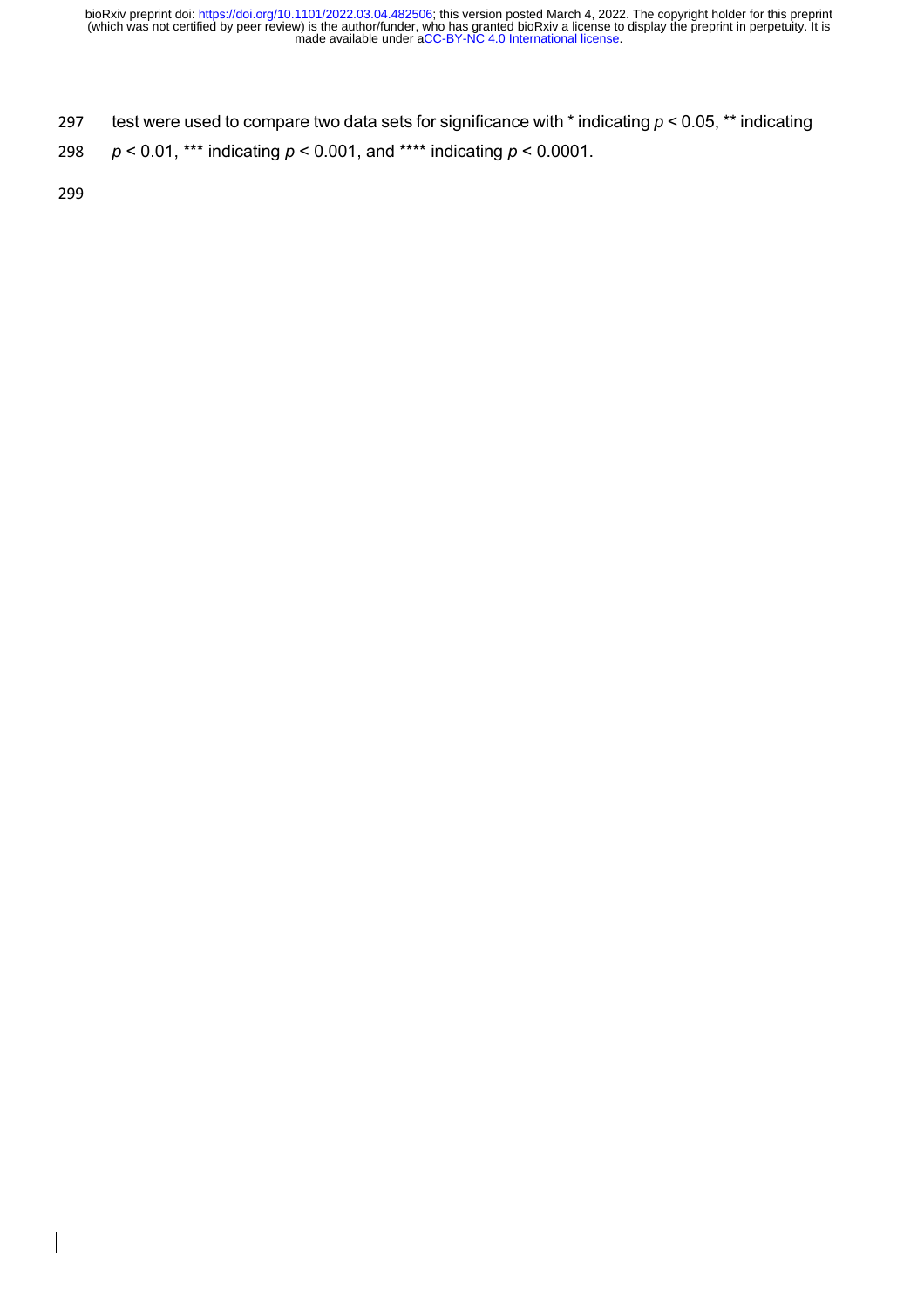#### **Results**

# *Campylobacter jejuni* **modulates intracellular and extracellular ROS in T84 and Caco-2 cells in a time- and strain-dependent manner.**

 As *C. jejuni* possesses distinct physiological characteristics compared to more studied enteric pathogens, we assessed the ability of three distinct *C. jejuni* strains to modulate intracellular and extracellular ROS in T84 and Caco-2 cells (Burnham & Hendrixson, 2018). We observed strain-specific ROS modulation at 3- and 24-hours post-infection (Figure 1). All three *C. jejuni* strains reduced the levels of intracellular ROS in T84 and Caco-2 cells compared to the uninfected control (Figure 1A, 1B, 1E, 1F). A similar pattern was observed for extracellular ROS where all *C. jejuni* strains reduced the levels of extracellular ROS in T84 and Caco-2 cells compared to the uninfected control (Figure 1C, 1D, 1G, 1H). A distinct pattern was observed when assessing levels of extracellular ROS for *C. jejuni* 81-176 strain at 3 hours post-infection (Figure 1C and 1G). At this early time point, extracellular ROS is increased in T84 and Caco-2 cells infected with *C. jejuni* 81-176, although we observed similar reduced levels of ROS at 24 hours. These results indicate a strain and time-specific pattern linking the ability of different *C. jejuni* strains to modulate intracellular and extracellular ROS levels in T84 and Caco-2 cells.

# *Campylobacter jejuni* **modulates intracellular and extracellular ROS in T84 and Caco-2 cells via the downregulation of Nox1 complex***.*

 Given the observed modulation of intracellular and extracellular ROS in T84 and Caco-2 cells, we next explored the mechanism by which *C. jejuni* strains orchestrate ROS modulation. We analysed the transcription and translation of Nox1 which is the main source of ROS production in IECs (Brandes et al., 2014; Sumimoto et al., 2005). As shown in Figure 2, Nox1 transcription and translation levels were significantly reduced in both T84 (Figure 2A) and Caco-2 cells (Figure 2B) infected with *C. jejuni* when compared to uninfected cells. Notably, at 24 hours post-infection, mRNA levels of Nox1 in T84 cells are significantly reduced compared with *C. jejuni*-infected Caco-2 cells. We measured the relative levels of mRNA between T84 and Caco-2 cells and identified T84 cells expressed a higher basal level of Nox1 mRNA compared to Caco-2 cells (Figure 2C). As a result of this higher basal level of Nox1 mRNA in T84 cells we validated our qRT-PCR data using RT-PCR where less expression of Nox1 in *C. jejuni*- infected T84 cells was observed (Figure 2D and 2E). Reduction in the translational level of Nox1 in *C. jejuni*-infected T84 cells was confirmed independently by Western blotting (Figure 2F and 2G).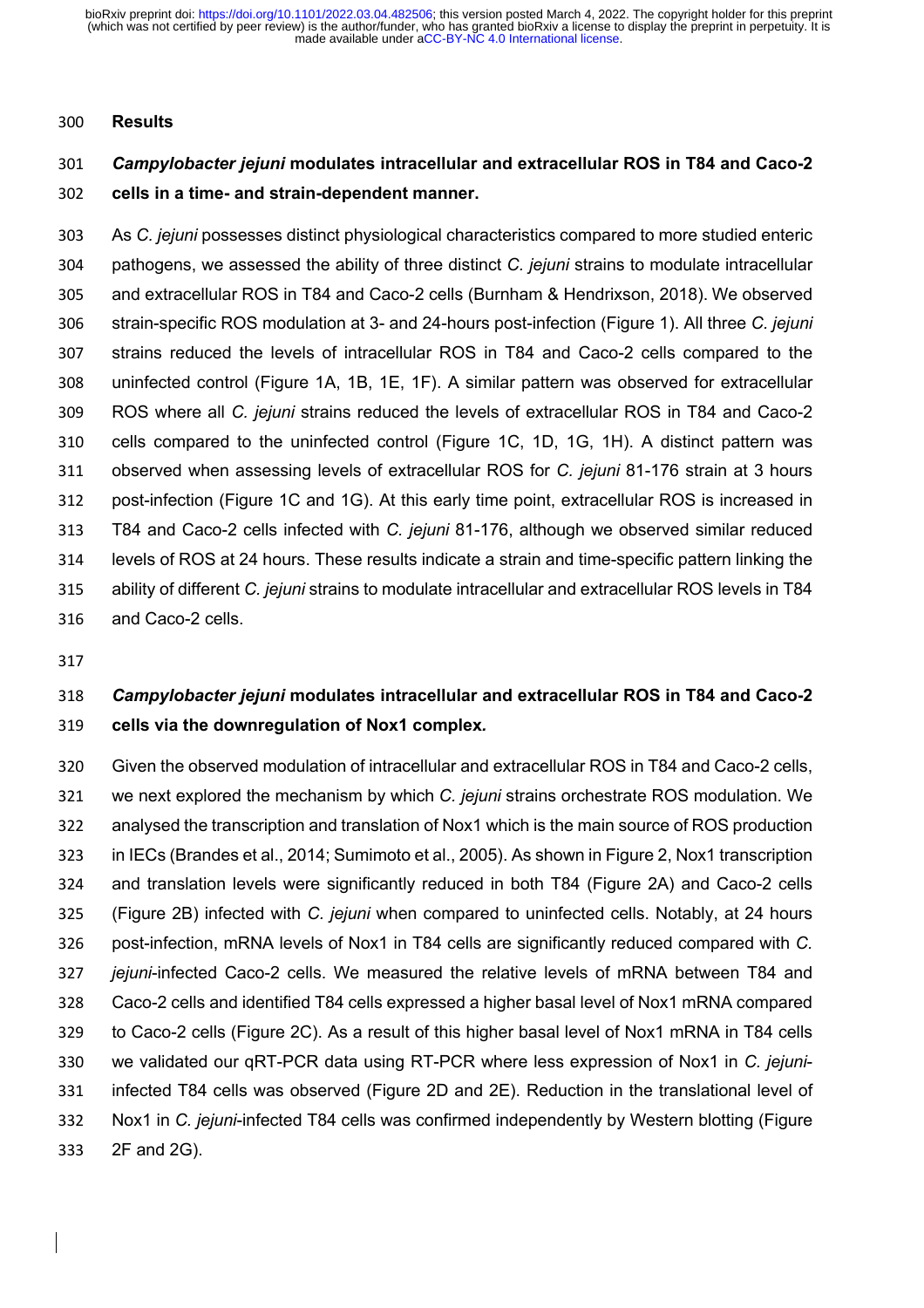# *Campylobacter jejuni* **modulates activity of small GTPase Rac1 in T84 and Caco-2 cells in a time-dependent manner.**

 To gain further insight into the mechanism that leads to *C. jejuni* modulation of ROS in T84 and Caco-2 cells, we examined the ability of *C. jejuni* to activate Rac1, a member of the Rho family of small GTPases. Although Rac1 is implicated in Nox1 activation in several eukaryotic cell lines (Nisimoto et al., 2008; Ueyama et al., 2006), the contribution of Rac1 in *C. jejuni*- mediated Nox1 modulation is unknown. As shown in Figure 3, Rac1 is an integral part of the Nox1 complex. Given that *C. jejuni* activates Rac1 in human INT 407 cells via *Campylobacter* invasion antigen D (CiaD) (Krause-Gruszczynska et al., 2007; Negretti et al., 2021), and that Rac1 supports Nox1 activity only in its GTP-bound active form, we examined if downregulation of Nox1 is linked to GTPase Rac1 by *C. jejuni*. Interestingly, *C. jejuni* 11168H strain induced Rac1 1- and 3-hours after infection in T84 cells (Figure 4A). After 24 hours infection, Rac1 activity was reduced (though not statistically significant; *p* = 0.0714) (Figure 4A). Similarly, *C. jejuni* 11168H induced Rac1 activity after 1 hour infection in Caco-2 cells (Figure 4B). However, this activity was reduced after 3- and 24-hours infection (Figure 4B). These results suggest that the downregulation of Nox1 by *C. jejuni* is inversely correlated with an increase in Rac1 GTPase activity.

# *Campylobacter jejuni* **modulates transcription of antioxidant-related genes in T84 and Caco-2 cells**

 To gain further insight into the ability of *C. jejuni* to modulate intracellular and extracellular ROS in T84 and Caco-2 cells, we sought to understand if *C. jejuni* modulates the expression of two important antioxidant genes, superoxide dismutase 1 (*sod1*) and catalase (*cat*). Sod1 358 decomposes  $O_2$  to H<sub>2</sub>O<sub>2</sub>, and Cat breaks down H<sub>2</sub>O<sub>2</sub> to H<sub>2</sub>O and O<sub>2</sub> (Aviello & Knaus, 2017). Intriguingly, as shown in Figure 5A and 5B, there is a significant downregulation of the mRNA levels of *cat* and *sod1* at 24 hours post-infection in T84 cells. A similar pattern was observed when compared with Caco-2 cells where the expression of *cat* and *sod1* at 24 hours post- infection is significantly downregulated (Figure 5C and 5D). In contrast, the expression of *cat* and *sod1* at 3 hours post-infection is unaffected. These results may indicate *C. jejuni*-mediated reduction in intracellular and extracellular ROS is independent of modulation of *cat* and *sod1*.

# **Chemical inhibition of Nox1 activity by DPI impairs** *Campylobacter jejuni* **interaction, invasion and intracellular survival of T84 and Caco-2 cells** *in vitro***.**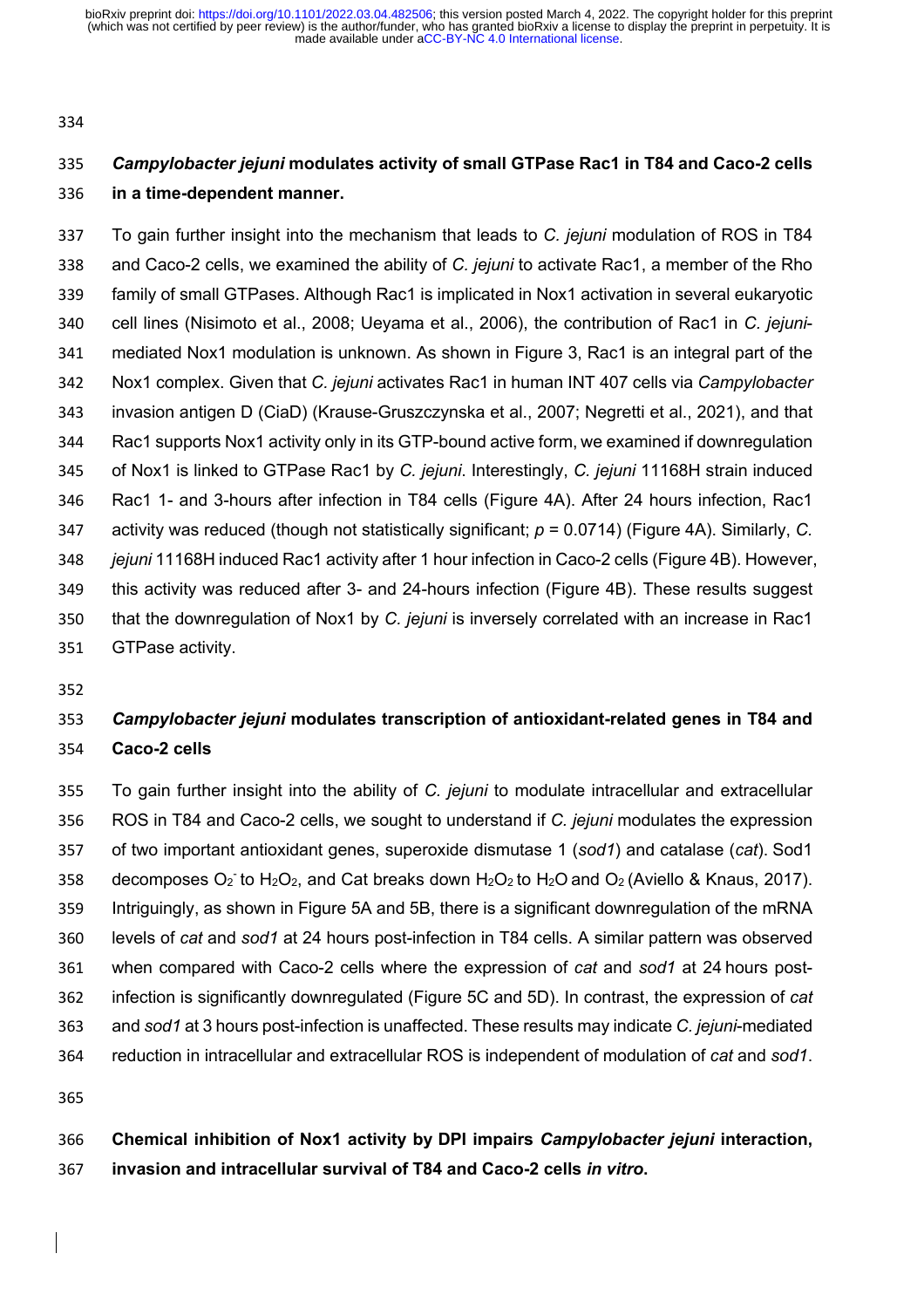Having established that *C. jejuni* significantly reduced the transcription and translation of Nox1 in T84 and Caco-2 cells in a time-dependent manner, and that Rac1 is not only known as a key component of the Nox1 complex, but also implicated in cell dynamic morphology (Nisimoto et al., 2008; Ueyama et al., 2006), we hypothesised Rac1-mediated Nox1 might modulate membrane ruffling and cytoskeleton rearrangement which might in turn affect *C. jejuni* interaction with IECs. Therefore, we investigated the role of Nox1 in *C. jejuni* interaction, invasion and intracellular survival in IECs by transiently pre-treating T84 and Caco-2 cells with 375 DPI (10 µM) which is known to inhibit activity of flavoenzymes including Nox complex (Riganti et al., 2004). First, we demonstrated that DPI reduced extracellular ROS in T84 and Caco-2 cells (Figure S1). As shown in Figure 6A, 6C, 6E, pre-treatment of T84 cells by DPI significantly reduced the ability of *C. jejuni* to interact, invade, and survive intracellularly in T84 cells. Similarly, as shown in Figure 6B, 6D and 6F, *C. jejuni* infected with DPI-treated Caco-2 cells showed significant reduction in interaction, invasion, and intracellular survival compared to untreated Caco-2 cells. Since our data revealed *C. jejuni* reduced interaction, invasion and intracellular survival between the control and DPI-treated T84 and Caco-2 cells, we next evaluated the viability of *C. jejuni*, T84 and Caco-2 cells co-incubated with DPI. Treatment with DPI did not affect viability of IECs (Figure S2) or *C. jejuni* (Figure S3). Thus, our observations suggest further inhibition of Nox1 with DPI is detrimental to *C. jejuni* interaction, invasion and intracellular survival in IECs.

# **Nox1 silencing by siRNA impairs** *Campylobacter jejuni* **interaction, invasion and intracellular survival in Caco-2 cells** *in vitro.*

 As DPI is a pan-Nox inhibitor, we silenced Nox1 expression in Caco-2 cells by delivering specific small interfering RNA (siRNA) into cultured Caco-2 cells. We used siRNA sequence which target regions of Nox1 for silencing. As a negative control, we used a non-targeting scrambled RNA sequence which is not complementary to the Nox1 mRNA. As shown in Figure 7A and 7B, transcriptional and translational levels of Nox1 were significantly decreased in cells treated with Nox1 siRNA, relative to that in mock-treated Caco-2 controls. We further confirmed reduced activity of Nox1 by demonstrating significant reduction in extracellular ROS (Figure 7C). We showed that Nox1 siRNA transfection did not affect viability of Caco-2 cells (Figure S4). Based on these results, we further investigated interaction, invasion and intracellular survival of *C. jejuni* within Caco-2 cells (Figure 7D, 7E and 7F). Our result showed significant decrease in *C. jejuni* interaction, invasion and intracellular survival when compared to non-transfected controls. This result highlights a correlation between reduced Nox1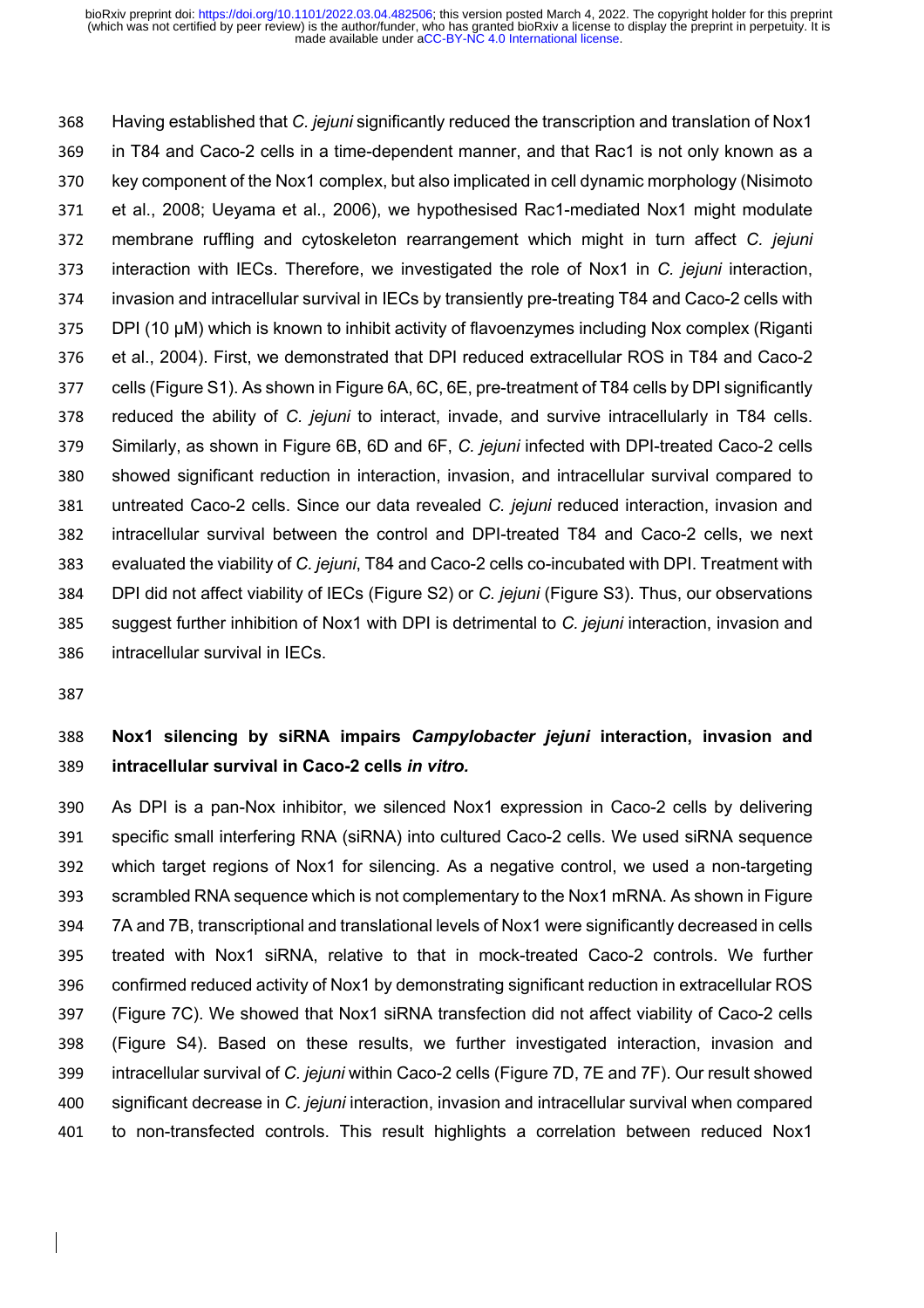expression with a reduction in *C. jejuni* infection. Taken together, our results demonstrate that Nox1 is a critical host factor for *C. jejuni* interaction, invasion, and intracellular survival.

#### 

#### **Discussion**

 Upon infection, host cells induce a range of cellular responses to remove offending pathogens. However, bacterial pathogens often target host organelle(s), signalling pathway(s) or immune responses to evade host defence mechanisms (Escoll et al., 2016). Disruption of ROS production in host cells by bacterial pathogens has been previously reported (Gallois, Klein, Allen, Jones, & Nauseef, 2001; Vareechon, Zmina, Karmakar, Pearlman, & Rietsch, 2017). *S.*  Typhimurium pathogenicity island-2 encoding Type III Secretion System (T3SS) inhibits ROS production in human macrophages by preventing Nox2 assembly (Antoniou et al., 2018; Gallois et al., 2001). In addition, *Pseudomonas aeruginosa* T3SS effector, ExoS disrupts ROS production in human neutrophils by ADP-ribosylating Ras and inhibiting its activity which is essential for Nox2 assembly (Vareechon et al., 2017).

 We have characterised the ability of distinct *C. jejuni* strains to modulate intracellular and extracellular ROS from human IECs *in vitro*. ROS production by human IECs is a major defence mechanism, yet how *C. jejuni* evades ROS remains unclear. Our work establishes that in contrast to other enteric pathogens, *C. jejuni* uses a different mechanism involving downregulation of Nox1 expression to modulate ROS in human IECs (den Hartog et al., 2016; Elatrech et al., 2015; Kawahara et al., 2005; Kawahara et al., 2016). We examined three different *C. jejuni* strains using two different human IECs and showed that *C. jejuni* strains modulate intracellular and extracellular ROS from human IECs via the differential regulation of the transcription and translation of Nox1 which is a major ROS source in IECs (Aviello & Knaus, 2017). Interestingly, a previous study demonstrated that *C. jejuni* 81-176 induces extracellular ROS production through Nox1 activation in human ileocecal adenocarcinoma derived HCT-8 cells (Corcionivoschi et al., 2012). To further understand the implications of *C. jejuni* transcriptional and translational downregulation of Nox1 in T84 and Caco-2 cells, we revealed similarities with some other enteropathogens, and also differences amongst others including the *C. jejuni* strain 81-176 (den Hartog et al., 2016; Elatrech et al., 2015; Kawahara et al., 2005; Kawahara et al., 2016). Enteropathogens such as *E. coli*, *Salmonella* spp., and *H. pylori* upregulate expression of Nox1 and ROS production in infected IECs (den Hartog et al., 2016; Elatrech et al., 2015; Kawahara et al., 2005; Kawahara et al., 2016). Our findings confirmed downregulation of ROS production by *C. jejuni* is strain dependent. In contrast to *C. jejuni* 11168H and 488 strains, *C. jejuni* 81-176 induced extracellular ROS in T84 and Caco-2 cells at 3 hours post-infection. Induction of extracellular ROS by *C. jejuni* 81-176 at this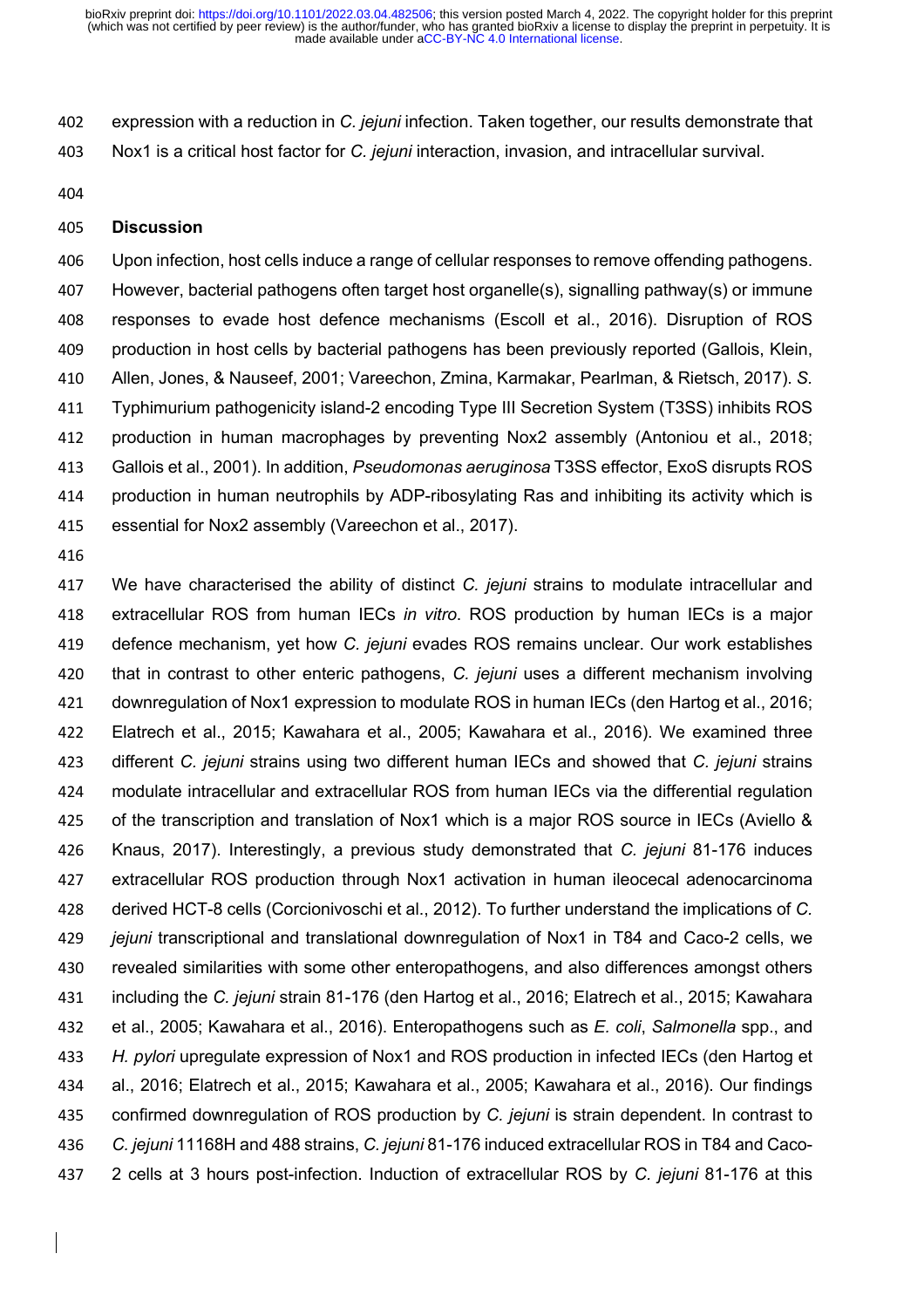earlier infection time point was also observed previously (Corcionivoschi et al., 2012). We hypothesise *C. jejuni* 81-176 might have additional bacterial determinants which may induce host extracellular ROS independent of Nox1 modulation (*e.g.* the pVir and pTet plasmids which encode putative Type IV Secretion Systems (T4SS)) (Bacon et al., 2002; Batchelor, Pearson, Friis, Guerry, & Wells, 2004). We also noted a difference between the ability of *C. jejuni* strains to regulate expression of Nox1 in T84 and Caco-2 cells. This difference could be due to variations between the two cell lines. Caco-2 cells possess characteristic enterocytes whereas T84 cells possess characteristic colonocytes throughout differentiation (Devriese et al., 2017). In addition, previous studies have shown that reduced Nox1 mRNA was present in the ileum than in the colon of healthy patients suggesting there is a gradient in Nox1 expression from small intestine to large intestine (Schwerd et al., 2018). In our study, the lower expression of Nox1 mRNA detected in Caco-2 cells compared to T84 cells was also observed. 

 As ROS homeostasis in the GI tract is regulated by multiple antioxidant enzymes (Aviello & Knaus, 2017), *C. jejuni*-mediated modulation of Cat and Sod1 at the transcriptional level was investigated. Our data demonstrated C*. jejuni* strains did not affect transcriptional levels of *cat*  and *sod1* in T84 and Caco-2 cells after 3 hours infection, but they significantly downregulated expression of both genes after 24 hours. To our knowledge, this is the first data on *C. jejuni* modulation of antioxidant-related genes in human IECs *in vitro*. Our observations imply *C. jejuni* might modulate intracellular or extracellular ROS after 3 hours infection without modulating expression of *cat* and *sod1*. These results also suggest that there could be additional mechanisms of *C. jejuni*-mediated reduction of ROS because *C. jejuni* was able to reduce ROS after 24 hours infection even though transcription levels of antioxidant-related genes *cat* and *sod1* were downregulated. However, we cannot disregard the possibilities that *C. jejuni* might secrete its own antioxidant-related proteins that may mitigate host cellular ROS and/or *C. jejuni* might induce expression of other host antioxidant genes such as mitochondrial superoxide dismutase (Sod2), extracellular superoxide dismutase (Sod3) and glutathione peroxidase (Aviello & Knaus, 2017).

 Upon adhering to host cells, *C. jejuni* modulates small GTPase Rac1 resulting in actin filament reorganisation to promote invasion. Activation of Rac1 in human embryonic INT 407 cells was observed between 45 minutes and 4 hours after *C. jejuni* infection (Krause-Gruszczynska et al., 2007; Negretti et al., 2021). In accordance with previous studies, we demonstrated *C. jejuni* activates Rac1 at early infection time points. In contrast, a decrease of active Rac1 was 472 detected at the later infection time point. Given the association of the active GTP-bound Rac1 and Nox1 activity, the early activation of Rac1 in IECs suggest that *C. jejuni* uses an intriguing system which we hypothesise could have temporally nonoverlapping mechanisms. The GTP-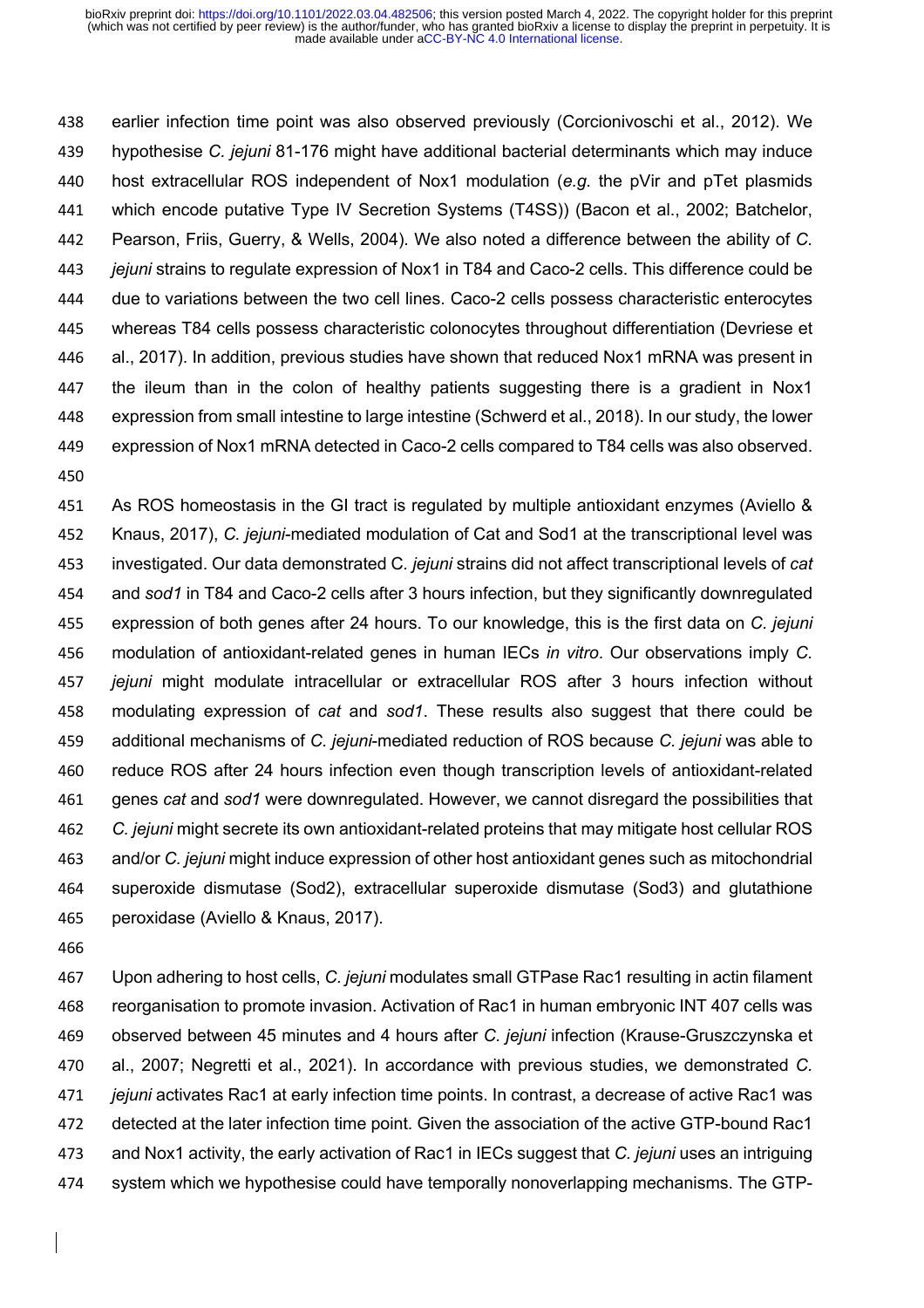bound Rac1 observed in early time points may be linked to the requirement for *C. jejuni* to establish adhesion/invasion utilising a distinct mechanism in its infection cycle. Although the inactive GDP-bound Rac1 observed at the later time point of 24 hours, suggests *C. jejuni* clearly possesses yet to be discovered mechanisms that enable differential regulation of Nox1 relative to modulation of Rac1. We also observe the pattern of active GTP-bound Rac1 in Caco-2 cells that is different to T84 cells. Such a difference may be due to the signalling cues between the cells as well as *C. jejuni* preference to efficiently interact with individual cells by binding, invading, and intracellularly surviving from distinct states during its infection.

 The impact of differential regulation of Nox1 on *C. jejuni* interaction, invasion and intracellular survival in human IECs remains unclear. Surprisingly, chemical inhibition of Nox1 significantly reduced the ability of *C. jejuni* to interact, invade, and survive intracellularly in T84 and Caco- 2 cells. It is possible that DPI may inadvertently affect local cellular receptors that *C. jejuni* uses to bind human IECs. Since DPI is not a specific inhibitor of Nox1 (Riganti et al., 2004), we repeated these experiments using siRNA silencing of Nox1 which demonstrated similar findings, suggesting that Nox1 is indirectly necessary for *C. jejuni* interaction, invasion, and intracellular survival. Previous studies have demonstrated that DPI treatment reduced fibronectin expression in rat renal tubular epithelial cells (Rhyu et al., 2005), and a pan-Nox inhibitor APX-115 reduced fibronectin production in mesangial cells (Cha et al., 2017). As fibronectin has been demonstrated as a key host receptor that *C. jejuni* uses to bind and invade human IECs (Michael E. Konkel, Talukdar, Negretti, & Klappenbach, 2020), we hypothesise that silencing Nox1 might also affect expression of a key receptor fibronectin as 497 is the case following DPI treatment, and this might be responsible for the reduced interaction and invasion of *C. jejuni* strains. However, the broader non-specificity of DPI and siRNA silencing experiments mean that there could be alternative mechanisms in play.

 We have demonstrated that *C. jejuni* modulates intracellular and extracellular ROS in human T84 and Caco-2 cells. Our observations link *C. jejuni* ROS modulation to the transcriptional and translational downregulation of Nox1. These findings also point to a further role of Rac1 in Nox1 modulation and downstream interaction. Based on chemical inhibition and silencing of Nox1 expression and translation, our findings suggest an indirect role of Nox1 for adhesion, invasion and intracellular survival of *C. jejuni*. In this context, further understanding *C. jejuni* determinants that lead to ROS and/or Nox1 modulation in IECs will provide greater insights into how *C. jejuni* manipulate host defence mechanisms and cause diarrhoeal disease.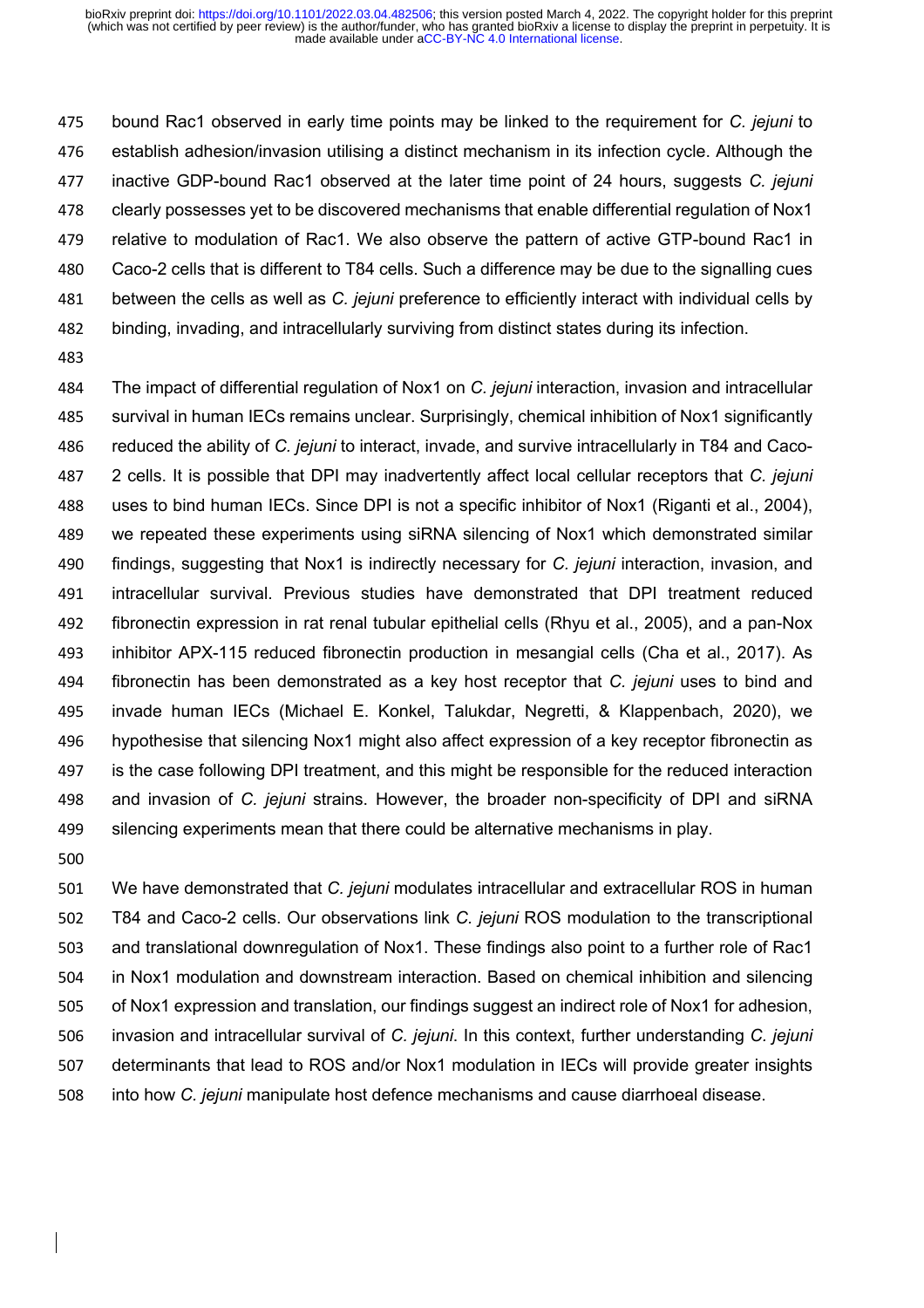#### **References**

| 510 | Amour, C., Gratz, J., Mduma, E., Svensen, E., Rogawski, E. T., McGrath, M.,  Platts-Mills, J. A.        |
|-----|---------------------------------------------------------------------------------------------------------|
| 511 | (2016). Epidemiology and impact of <i>Campylobacter</i> infection in children in 8 low-resource         |
| 512 | settings: Results from the MAL-ED study. Clinical infectious diseases, 63(9), 1171-1179.                |
| 513 | doi:10.1093/cid/ciw542                                                                                  |
| 514 | Antoniou, A. N., Lenart, I., Kriston-Vizi, J., Iwawaki, T., Turmaine, M., McHugh, K., Powis, S. J.      |
| 515 | (2018). Salmonella exploits HLA-B27 and host unfolded protein responses to promote                      |
| 516 | intracellular replication. Annals of the Rheumatic Diseases, 78(1), 74-82.                              |
| 517 | doi:10.1136/annrheumdis-2018-213532                                                                     |
| 518 | Asrat, S., de Jesús, D. A., Hempstead, A. D., Ramabhadran, V., & Isberg, R. R. (2014). Bacterial        |
| 519 | pathogen manipulation of host membrane trafficking. Annual review of cell and                           |
| 520 | developmental biology, 30(1), 79-109. doi:10.1146/annurev-cellbio-100913-013439                         |
| 521 | Aviello, G., & Knaus, U. (2017). ROS in gastrointestinal inflammation: rescue or sabotage? In (Vol.     |
| 522 | 174, pp. 1704-1718).                                                                                    |
| 523 | Bacon, D. J., Alm, R. A., Burr, D. H., Hu, L., Kopecko, D. J., Ewing, C. P., Guerry, P. (2002). DNA     |
| 524 | sequence and mutational analyses of the pVir plasmid of Campylobacter jejuni 81-176.                    |
| 525 | Infection and Immunity, 70(11), 6242-6250. doi:10.1128/IAI.70.11.6242-6250.2002                         |
| 526 | Batchelor, R. A., Pearson, B. M., Friis, L. M., Guerry, P., & Wells, J. M. (2004). Nucleotide Sequences |
| 527 | and Comparison of Two Large Conjugative Plasmids from Different Campylobacter species.                  |
| 528 | Microbiology, 150, 3507-3517. doi:10.1099/mic.0.27112-0                                                 |
| 529 | Brandes, R. P., Weissmann, N., & Schröder, K. (2014). Nox family NADPH oxidases: Molecular              |
| 530 | mechanisms of activation. Free Radical Biology and Medicine, 76, 208-226.                               |
| 531 | doi:10.1016/j.freeradbiomed.2014.07.046                                                                 |
| 532 | Burgueño, J. F., Fritsch, J., Santander, A. M., Brito, N., Fernández, I., Pignac-Kobinger, J., Abreu,   |
| 533 |                                                                                                         |
|     | M. T. (2019). Intestinal Epithelial Cells Respond to Chronic Inflammation and Dysbiosis by              |
| 534 | Synthesizing H2O2. Frontiers in physiology, 10, 1484-1484. doi:10.3389/fphys.2019.01484                 |
| 535 | Burnham, P. M., & Hendrixson, D. R. (2018). Campylobacter jejuni: collective components promoting       |
| 536 | a successful enteric lifestyle. Nature reviews. Microbiology, 16(9), 551-565.                           |
| 537 | doi:10.1038/s41579-018-0037-9                                                                           |
| 538 | Cha, J. J., Min, H. S., Kim, K. T., Kim, J. E., Ghee, J. Y., Kim, H. W., Cha, D. R. (2017). APX-115, a  |
| 539 | first-in-class pan-NADPH oxidase (Nox) inhibitor, protects db/db mice from renal injury.                |
| 540 | Laboratory investigation; a journal of technical methods and pathology, 97(4), 419–431.                 |
| 541 | Corcionivoschi, N., Alvarez, Luis A. J., Sharp, Thomas H., Strengert, M., Alemka, A., Mantell, J.,      |
| 542 | Bourke, B. (2012). Mucosal reactive oxygen species decrease virulence by disrupting                     |
| 543 | Campylobacter jejuni phosphotyrosine signaling. Cell Host & Microbe, 12(1), 47-59.                      |
| 544 | doi:10.1016/j.chom.2012.05.018                                                                          |
| 545 | den Hartog, G., Chattopadhyay, R., Ablack, A., Hall, E. H., Butcher, L. D., Bhattacharyya, A.,          |
| 546 | Blanke, S. R. (2016). Regulation of Rac1 and reactive oxygen species production in response             |
| 547 | to infection of gastrointestinal epithelia. PLOS Pathogens, 12(1), 1-20.                                |
| 548 | doi:10.1371/journal.ppat.1005382                                                                        |
| 549 | Devriese, S., Van den Bossche, L., Van Welden, S., Holvoet, T., Pinheiro, I., Hindryckx, P., Laukens,   |
| 550 | D. (2017). T84 monolayers are superior to Caco-2 as a model system of colonocytes.                      |
| 551 | Histochemistry and Cell Biology, 148(1), 85-93. doi:10.1007/s00418-017-1539-7                           |
| 552 | Elatrech, I., Marzaioli, V., Boukemara, H., Bournier, O., Neut, C., Darfeuille-Michaud, A., Marie, J.-  |
| 553 | C. (2015). Escherichia coli LF82 differentially regulates ROS production and mucin expression           |
| 554 | in intestinal epithelial T84 cells: implication of Nox1. Inflammatory Bowel Disease, 21, 1018-          |
| 555 | 1026. doi: 10.1097/MIB.0000000000000365                                                                 |
| 556 | Elmi, A., Nasher, F., Jagatia, H., Gundogdu, O., Bajaj-Elliott, M., Wren, B., & Dorrell, N. (2016).     |
| 557 | Campylobacter jejuni outer membrane vesicle-associated proteolytic activity promotes                    |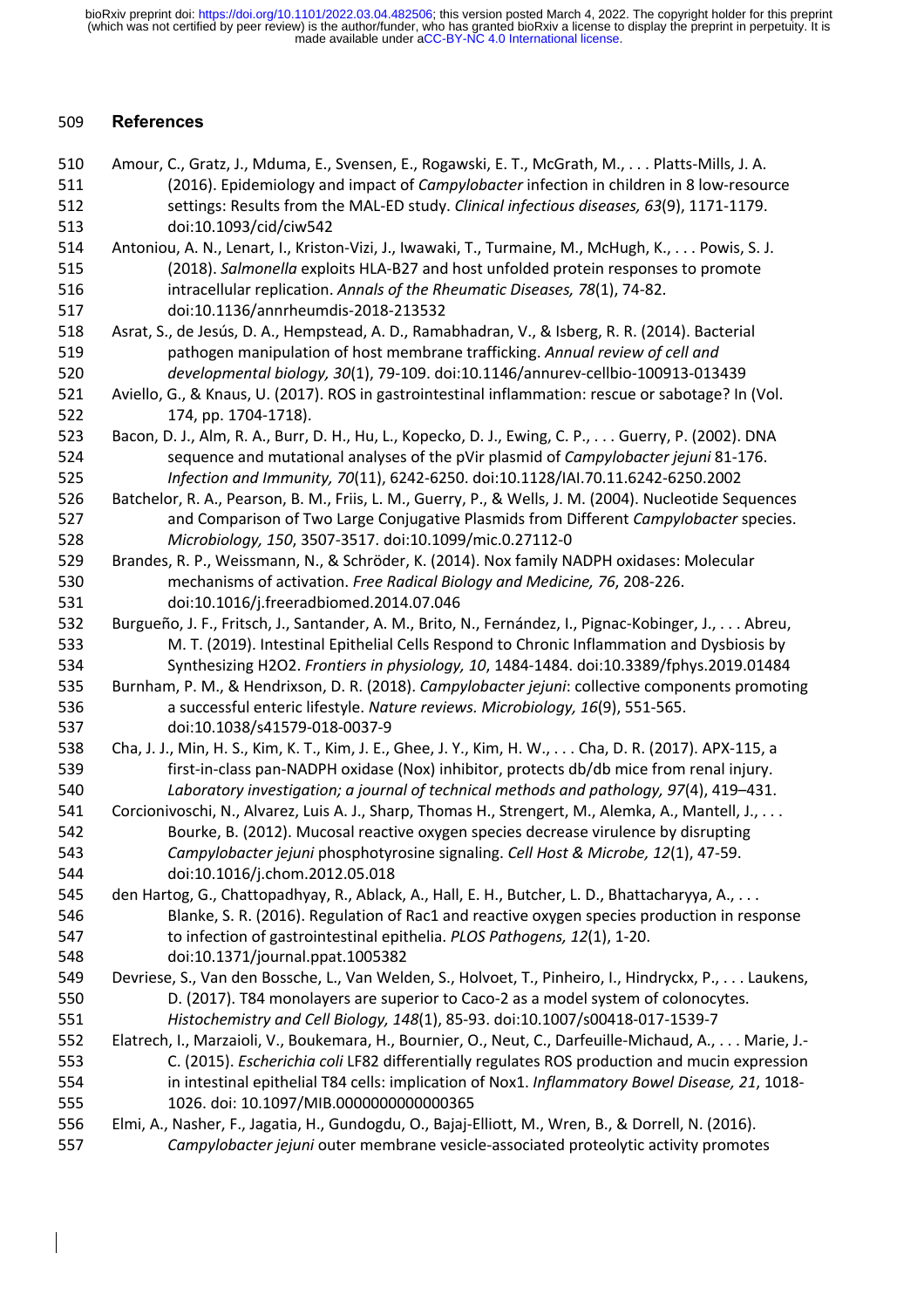| 558<br>559 | bacterial invasion by mediating cleavage of intestinal epithelial cell E-cadherin and occludin.<br>Cellular Microbiology, 18(4), 561-572. doi:10.1111/cmi.12534  |
|------------|------------------------------------------------------------------------------------------------------------------------------------------------------------------|
| 560        | Escoll, P., Mondino, S., Rolando, M., & Buchrieser, C. (2016). Targeting of host organelles by                                                                   |
| 561        | pathogenic bacteria: a sophisticated subversion strategy. Nature reviews. Microbiology,                                                                          |
| 562        | 14(1), 5-19. doi:10.1038/nrmicro.2015.1                                                                                                                          |
| 563        | Gallois, A., Klein, J. R., Allen, L.-A. H., Jones, B. D., & Nauseef, W. M. (2001). Salmonella pathogenicity                                                      |
| 564        | island 2-Encoded type III secretion system mediates exclusion of NADPH oxidase assembly                                                                          |
| 565        | from the phagosomal membrane. The Journal of immunology (1950), 166(9), 5741.                                                                                    |
| 566        | Gundogdu, O., da Silva, D. T., Mohammad, B., Elmi, A., Wren, B. W., van Vliet, A. H. M., & Dorrell, N.                                                           |
| 567        | (2016). The Campylobacter jejuni oxidative stress regulator RrpB is associated with a                                                                            |
| 568        | genomic hypervariable region and altered oxidative stress resistance. Frontiers in                                                                               |
| 569        | Microbiology, 7, 2117-2117. doi:10.3389/fmicb.2016.02117                                                                                                         |
| 570        | Gundogdu, O., Mills, D. C., Elmi, A., Martin, M. J., Wren, B. W., & Dorrell, N. (2011). The                                                                      |
| 571        | Campylobacter jejuni transcriptional regulator Cj1556 plays a role in the oxidative and                                                                          |
| 572        |                                                                                                                                                                  |
| 573        | aerobic stress response and is important for bacterial survival in vivo. Journal of                                                                              |
| 574        | Bacteriology, 193(16), 4238-4249. doi:10.1128/JB.05189-11<br>Holmström, K. M., & Finkel, T. (2014). Cellular mechanisms and physiological consequences of redox- |
| 575        | dependent signalling. Nature reviews. Molecular cell biology, 15(6), 411-421.                                                                                    |
| 576        | doi:10.1038/nrm3801                                                                                                                                              |
| 577        | Juhasz, A., Markel, S., Gaur, S., Liu, H., Lu, J., Jiang, G., Doroshow, J. H. (2017). NADPH oxidase 1                                                            |
| 578        | supports proliferation of colon cancer cells by modulating reactive oxygen species-                                                                              |
| 579        | dependent signal transduction. The Journal of Biological Chemistry, 292, 7866-7887.                                                                              |
| 580        | doi:10.1074/jbc.M116.768283                                                                                                                                      |
| 581        | Kaakoush, N. O., Castaño-Rodríguez, N., Mitchell, H. M., & Man, S. M. (2015). Global epidemiology of                                                             |
| 582        | Campylobacter infection. Clinical Microbiology Reviews, 28(3), 687-720.                                                                                          |
| 583        | doi:10.1128/CMR.00006-15                                                                                                                                         |
| 584        | Kawahara, T., Kohijima, M., Kuwano, Y., Mino, H., Teshima-Kondo, S., Takeya, R., Rokutan, K.                                                                     |
| 585        | (2005). Helicobacter pylori lipopolysaccharide activates Rac1 and transcription of NADPH                                                                         |
| 586        | oxidse Nox1 and its organizer NoxO1. The American Journal of Physiology-Cell Physiology,                                                                         |
| 587        | 288, C450-C457. doi:10.1152/ajpcell.00319.2004                                                                                                                   |
| 588        | Kawahara, T., Kuwano, Y., Teshima-Kondo, S., Takeya, R., Sumimoto, H., Kishi, K., Rokutan, K.                                                                    |
| 589        | (2016). Role of nicotinamide adenine dinucleotide phosphate oxidase 1 in oxidative burst                                                                         |
| 590        | responsse to toll-like receptor 5 signaling in large intestinal epithelial cells. The Journal of                                                                 |
| 591        | Immunology, 172, 3051-3058. doi:10.4049/jimmunol.172.5.3051                                                                                                      |
| 592        | Konkel, M. E., Hayes, S. F., Joens, L. A., & Cieplak Jr, W. (1992). Characteristics of the internalization                                                       |
| 593        | and intracellular survival of Campylobacter jejuni in human epithelial cell cultures. Microbial                                                                  |
| 594        | Pathogenesis, 13(5), 357-370. doi:10.1016/0882-4010(92)90079-4                                                                                                   |
| 595        | Konkel, M. E., Talukdar, P. K., Negretti, N. M., & Klappenbach, C. M. (2020). Taking control:                                                                    |
| 596        | Campylobacter jejuni binding to fibronectin sets the stage for cellular adherence and                                                                            |
| 597        | invasion. Frontiers in Microbiology, 11, 564-564. doi:10.3389/fmicb.2020.00564                                                                                   |
| 598        | Krause-Gruszczynska, M., Rohde, M., Hartig, R., Genth, H., Schmidt, G., Keo, T., Backert, S. (2007).                                                             |
| 599        | Role of the small Rho GTPases Rac1 and Cdc42 in host cell invasion of Campylobacter jejuni.                                                                      |
| 600        | Cellular Microbiology, 9(10), 2431-2444. doi:10.1111/j.1462-5822.2007.00971.x                                                                                    |
| 601        | Lipinski, S., Petersen, B.-S., Barann, M., Piecyk, A., Tran, F., Mayr, G.,  Rosenstiel, P. (2019).                                                               |
| 602        | Missense variants in NOX1 and p22phox in a case of very-early-onset inflammatory bowel                                                                           |
| 603        | disease are functionally linked to NOD2. Cold Spring Harbor Molecular Case Studies, 5(1).                                                                        |
| 604        | doi:10.1101/mcs.a002428                                                                                                                                          |
| 605        | Matziouridou, C., Rocha, S. C., Haabeth, O., Rudi, K., Carlsen, H., & Kielland, A. (2018). iNOS- and                                                             |
| 606        | Nox1-dependent ROS production maintains bacterial homeostasis in the ileum of mice.                                                                              |
| 607        | Mucosal immunology, 11, 774-784. doi:10.1038/mi.2017.106                                                                                                         |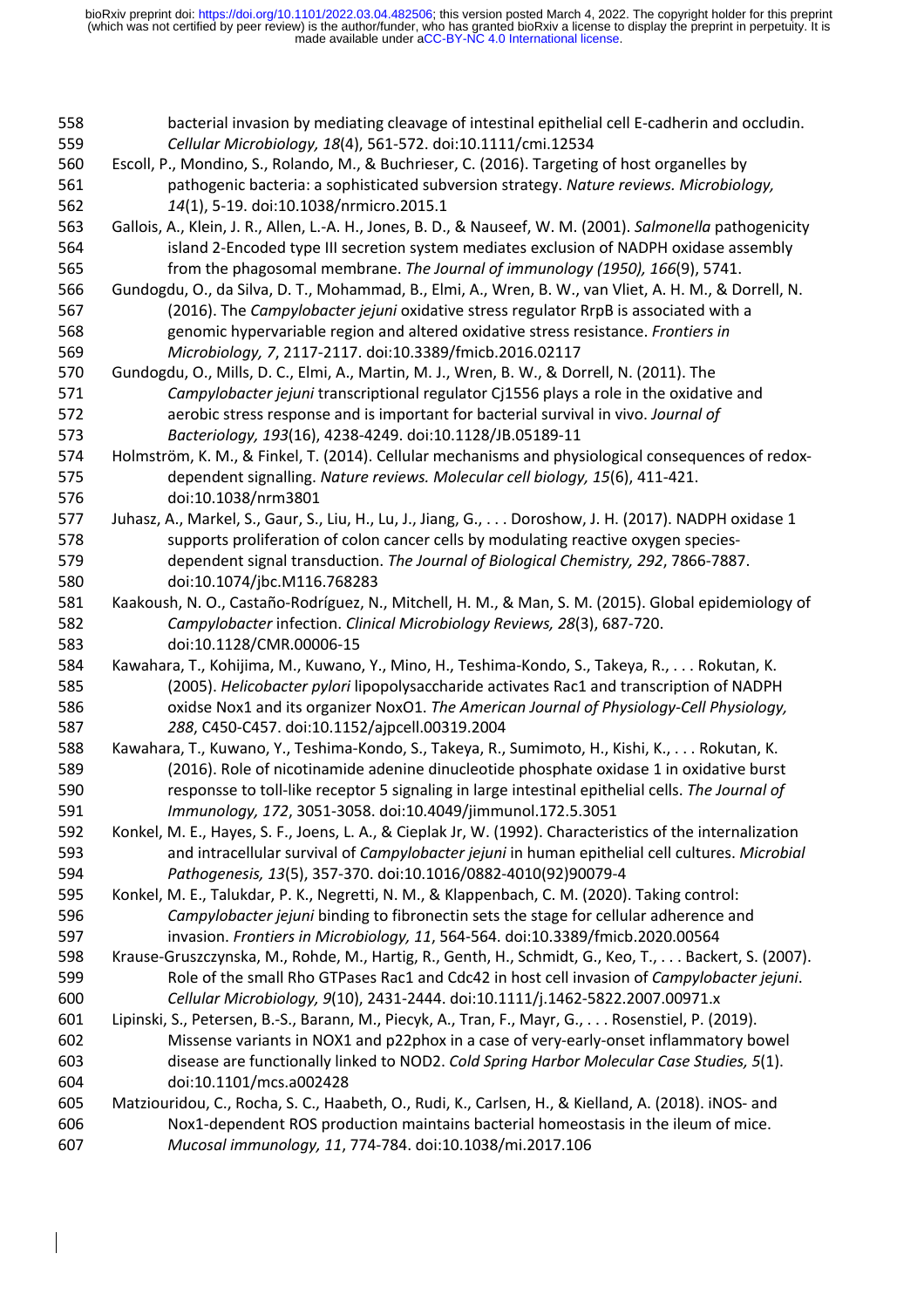Negretti, N. M., Gourley, C. R., Talukdar, P. K., Clair, G., Klappenbach, C. M., Lauritsen, C. J., . . . Konkel, M. E. (2021). The *Campylobacter jejuni* CiaD effector co-opts the host cell protein IQGAP1 to promote cell entry. *Nature Communications, 12*(1), 1339-1339. doi:10.1038/s41467-021-21579-5 Nisimoto, Y., Tsubouchi, R., Diebold, B. A., Qiao, S., Ogawa, H., Ohara, T., & Tamura, M. (2008). Activation of NADPH oxidase 1 in tumour colon epithelial cells. *Biochemical Journal, 415*, 57- 65. doi:10.1042/BJ20080300 Paiva, C. N., & Bozza, M. T. (2014). Are reactive oxygen species always detrimental to pathogens? *Antioxidants & Redox Signaling, 20*, 1000-1037. doi:10.1089/ars.2013.5447 Pedron, T., Parsot, C., Kim, D. W., Mateescu, B., Sansonetti, P. J., Arbibe, L., . . . Batsche, E. (2007). An injected bacterial effector targets chromatin access for transcription factor NF-κB to alter transcription of host genes involved in immune responses. *Nature Immunology, 8*(1), 47-56. doi:10.1038/ni1423 Pfaffl, M. W. (2001). A new mathematical model for relative quantification in real-time RT-PCR. *Nucleic acids research, 29*(9), 45e-45. doi:10.1093/nar/29.9.e45 Rhyu, D. Y., Yang, Y., Ha, H., Lee, G. T., Song, J. S., Uh, S. T., & Lee, H. B. (2005). Role of reactive oxygen species in TGF-beta1-induced mitogen-activated protein kinase activation and epithelial-mesenchymal transition in renal tubular epithelial cells. *Journal of the American Society of Nephrology, 16*(3), 667-675. Riganti, C., Gazzano, E., Polimeni, M., Costamagna, C., Bosia, A., & Ghigo, D. (2004). Diphenyeleneiodonium inhibits the cell redox metabolism and induces oxidative stress. *The Journal of Biological Chemistry, 279*, 47726-47731. doi:10.1074/jbc.M406314200 Rudel, T., Kepp, O., & Kozjak-Pavlovic, V. (2010). Interactions between bacterial pathogens and mitochondrial cell death pathways. *Nature reviews. Microbiology, 8*(10), 693-705. doi:10.1038/nrmicro2421 Schneider, C. A., Rasband, W. S., & Eliceiri, K. W. (2012). NIH Image to ImageJ: 25 years of image analysis. *Nature methods, 9*(7), 671-675. doi:10.1038/nmeth.2089 Schwerd, T., Bryant, R. V., Pandey, S., Capitani, M., Meran, L., Cazier, J. B., . . . Uhlig, H. H. (2018). NOX1 loss-of-function genetic variants in patients with inflammatory bowel disease. *Mucosal immunology*, 562-574. doi:10.17863/CAM.18641 Silva, J., Leite, D., Fernandes, M., Mena, C., Gibbs, P. A., & Teixeira, P. (2011). *Campylobacter* spp. as a Foodborne Pathogen: A Review. *Frontiers in Microbiology, 2*, 1-12. doi:10.3389/fmicb.2011.00200 Sumimoto, H., Miyano, K., & Takeya, R. (2005). Molecular composition and regulation of the Nox family NAD(P)H oxidases. *Biochemical and Biophysical Research Communications, 338*(1), 677-686. doi:10.1016/j.bbrc.2005.08.210 Ueyama, T., Geiszt, M., & Leto, T. L. (2006). Involvement of Rac1 in activation of multicomponent Nox1- and Nox3-based NADPH oxidases. *Molecular and Cellular Biology, 26*(6), 2160-2174. doi:10.1128/MCB.26.6.2160-2174.2006 Vareechon, C., Zmina, S. E., Karmakar, M., Pearlman, E., & Rietsch, A. (2017). *Pseudomonas aeruginosa* effector ExoS inhibits ROS production in human neutrophils. *Cell Host & Microbe, 21*(5), 611-618.e615. doi:10.1016/j.chom.2017.04.001 Watson, R. O., & Galán, J. E. (2008). *Campylobacter jejuni* survives within epithelial cells by avoiding delivery to lysosomes (*C. jejuni* intracellular survival). *PLOS Pathogens, 4*(1), e14. doi:10.1371/journal.ppat.0040014 Willison, H. J., Jacobs, B. C., & van Doorn, P. A. (2016). Guillain-Barré syndrome. *The Lancet, 388*(10045), 717-727. doi:10.1016/S0140-6736(16)00339-1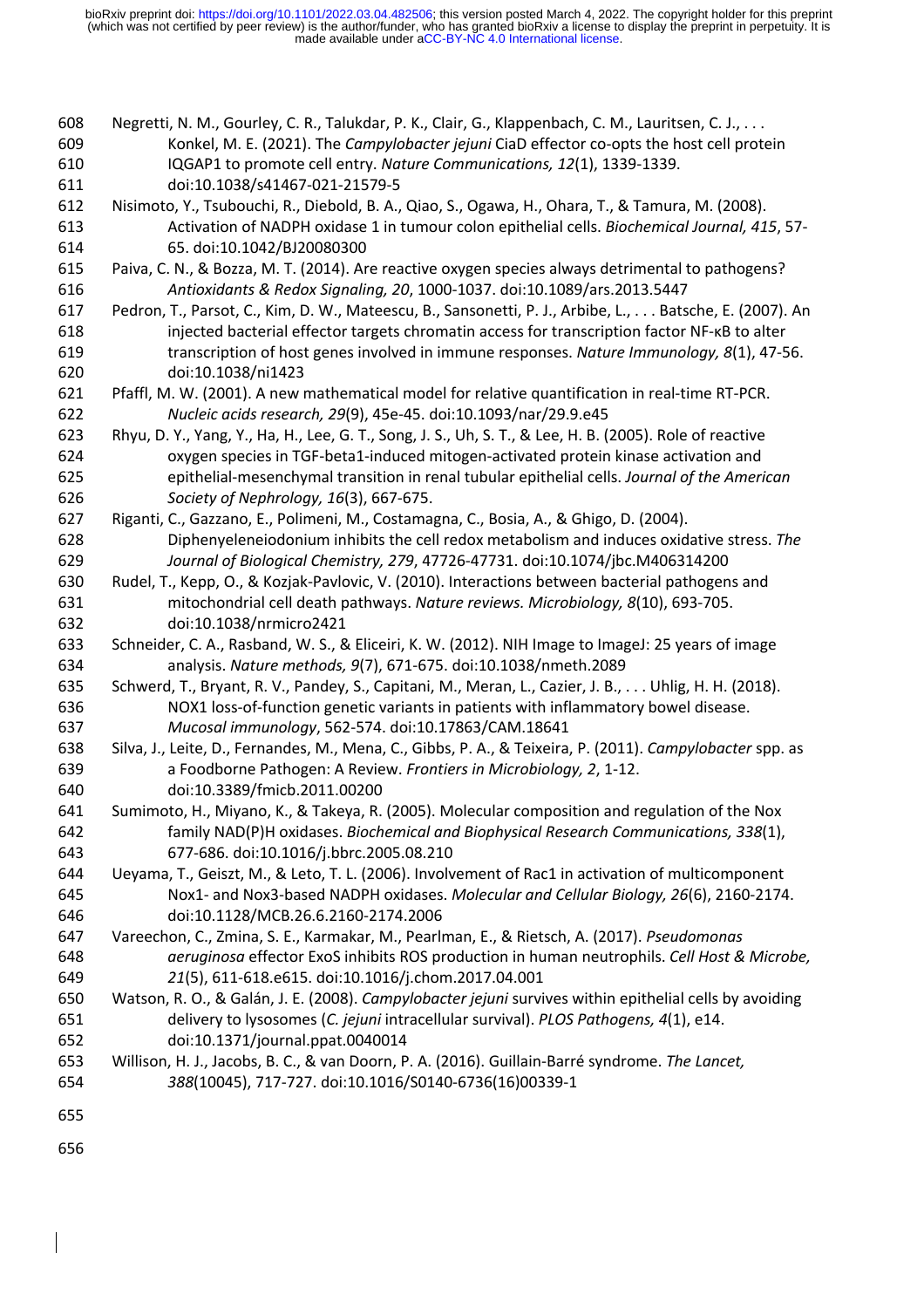#### **Figure Legends**

 **FIGURE 1.** Detection of intracellular and extracellular ROS in T84 and Caco-2 cells after infection with *C. jejuni* 11168H, 81-176 or 488 strains. Intracellular ROS in T84 cells after infection with *C. jejuni* for (A) 3 hours or (B) 24 hours and extracellular ROS from T84 cells after infection with *C. jejuni* for (C) 3 hours or (D) 24 hours were measured. Intracellular ROS in Caco-2 cells after infection of *C. jejuni* for (E) 3 hours or (F) 24 hours and extracellular ROS from Caco-2 cells after infection for (G) 3 hours or (H) 24 hours were measured. For detection 664 of intracellular ROS, DCFDA was used. For detection of extracellular ROS, Amplex<sup>®</sup> Red 665 reagent with HRP were used.  $H_2O_2$  was used as a positive control. Experiments were repeated in three biological and three technical replicates. Asterisks denote a statistically significant difference (\* = *p* < 0.05; \*\* = *p* < 0.01; \*\*\* = *p* < 0.001).

 **FIGURE 2.** *C. jejuni* modulates Nox1 expression in T84 and Caco-2 cells. qRT-PCR showing expression of Nox1 in (A) T84 and (B) Caco-2 cells. (C) RT-PCR showing expression of Nox1 in uninfected T84 and Caco-2 cells. *gapdh* was used as an internal control. (D) RT-PCR showing expression of Nox1 in T84 cells infected with *C. jejuni* for 24 hours and (E) relative mRNA levels as a percentage from RT-PCR data. (F) Western blotting showing Nox1 in T84 cells infected with *C. jejuni* for 24 hours and (G) relative protein level as a percentage from Western blotting. Asterisks denote a statistically significant difference (\* = *p* < 0.05; \*\* = *p* < 676 0.01; \*\*\* =  $p$  < 0.001).

 **FIGURE 3.** Proposed structure of the Nox1 complex consisting of Nox1, p22phox, GTP-bound Rac1, NoxA1 and NoxO1. p22phox and other subcellular subunits are assembled to activate 680 catalytic subunit Nox1 which results in the generation of  $O_2^-$  by oxidising NADPH (Brandes et al., 2014). Created with BioRender.com

 **FIGURE 4.** *C. jejuni* modulates activity of small GTPase Rac1 in T84 and Caco-2 cells. (A) T84 and (B) Caco-2 cells were infected with *C. jejuni* 11168H strain for 1, 3, and 24 hours and the activation of small GTPase Rac1 in each time point was measured. Constitutively active Rac1 (RCCA) was used as a positive control. Experiments were repeated in three biological and three technical replicates. Asterisks denote a statistically significant difference (\* = *p* <  $0.05$ , \*\* =  $p < 0.001$ ).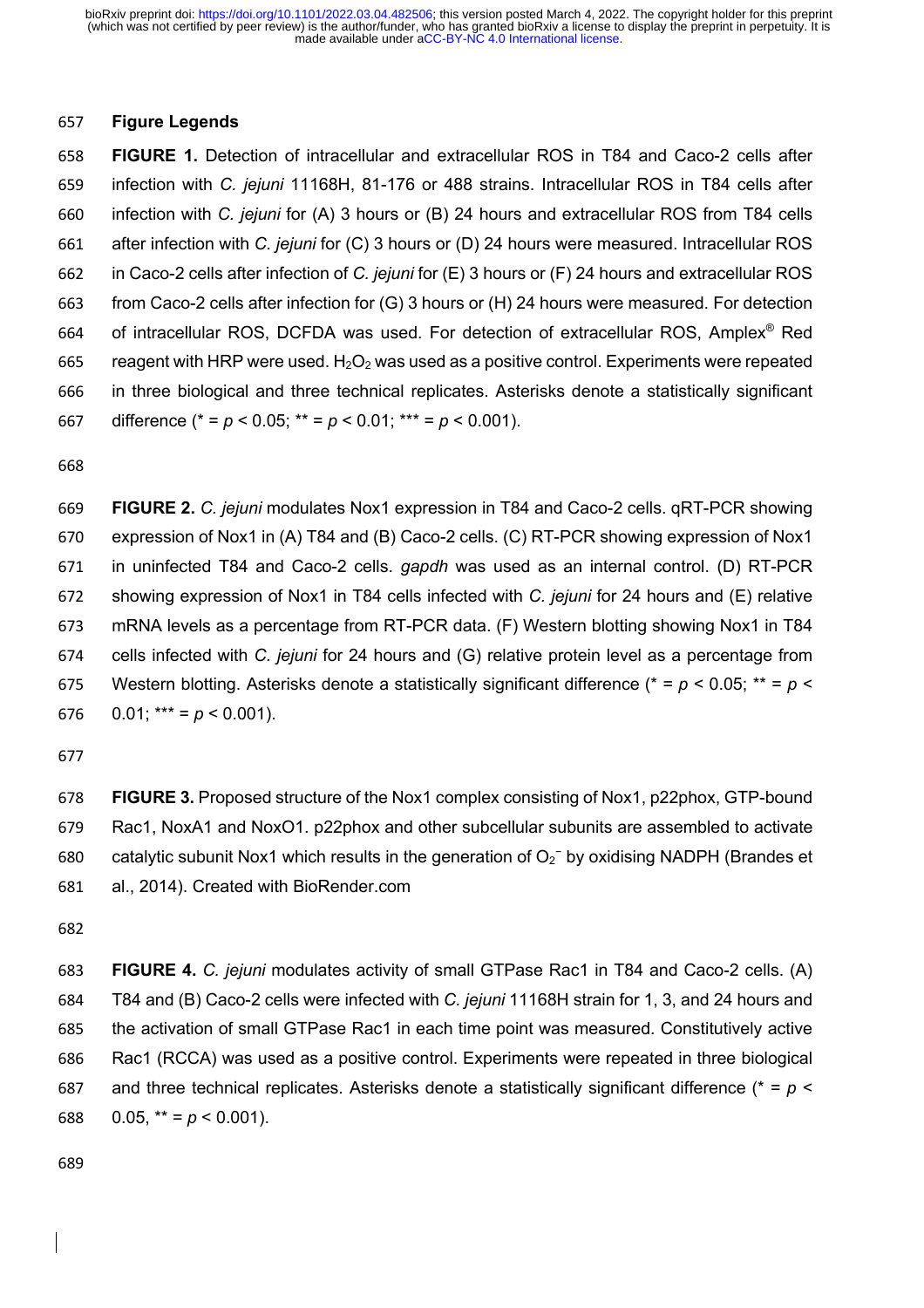**FIGURE 5.** qRT-PCR showing expression of human catalase (*cat*) and superoxide dismutase 1 (*sod1*) in T84 and Caco-2 cells. (A, B) T84 and (C, D) Caco-2 cells were infected with *C. jejuni* for 3- or 24-hours and transcriptional levels of *cat* and *sod1* were measured. *gapdh* was used as an internal control. Experiments were repeated in three biological and three technical replicates. Asterisks denote a statistically significant difference (\*\* = *p* < 0.01; \*\*\* = *p* < 0.001; 695 \*\*\*\* =  $p < 0.0001$ ).

 **FIGURE 6.** The effect of DPI on *C. jejuni* interaction, invasion and intracellular survival*.* T84 and Caco-2 cells were pre-treated with 10 µM of DPI for 1 hour and infected with C. jejuni for 3 hours. (A) T84 and (B) Caco-2 cells were washed with PBS and lysed, and the numbers of interacting bacteria were assessed. (C, D) For invasion assay, after infection with C. jejuni, *IECs* were incubated with gentamicin (150 µg/ml) for 2 hours to kill extracellular bacteria and then lysed, and the numbers of intracellular bacteria were assessed. (E, F) For intracellular survival assay, 2 hours gentamicin treatment was followed by further incubation with gentamicin (10 µg/ml) for 18 hours. Then cells were lysed, and the number of intracellular bacteria were assessed. Experiments were repeated in three biological and three technical 706 replicates. Asterisks denote a statistically significant difference ( $* = p < 0.05$ ;  $** = p < 0.01$ ; \*\*\*\*  $707 = p < 0.0001$ ).

 **FIGURE 7.** The effect of Nox1 silencing on *C. jejuni* interaction, invasion and intracellular survival. Caco-2 cells were transfected with Nox1 siRNA or scrambled siRNA (Scr siRNA). (A) qRT-PCR showing expression of Nox1 after siRNA transfection. (B) Western blotting showing expression of Nox1 after 72 hours siRNA transfection. (C) Detection of extracellular ROS from Caco-2 cells after 72 hours siRNA transfection followed by co-incubation of *C. jejuni* for 3 hours. (D) After 72 hours siRNA transfection followed by *C. jejuni* infection for 3 hours, Caco- 2 cells were washed with PBS and lysed and the numbers of interacting bacteria were 716 assessed or  $(E)$  for invasion assay, the cells were incubated with gentamicin (150  $\mu$ g/ml) for 2 hours to kill extracellular bacteria and then lysed, and the numbers of intracellular bacteria were assessed. (F) For intracellular survival assay, 2 hours gentamicin treatment was followed 719 by further incubation with gentamicin (10 µg/ml) for 18 hours. Then the cells were lysed, and the number of intracellular bacteria determined. Experiments were repeated in three biological 721 and three technical replicates. Asterisks denote a statistically significant difference ( $* = p <$ 722 0.05; \*\* =  $p$  < 0.01; \*\*\* =  $p$  < 0.001; \*\*\*\* =  $p$  < 0.0001).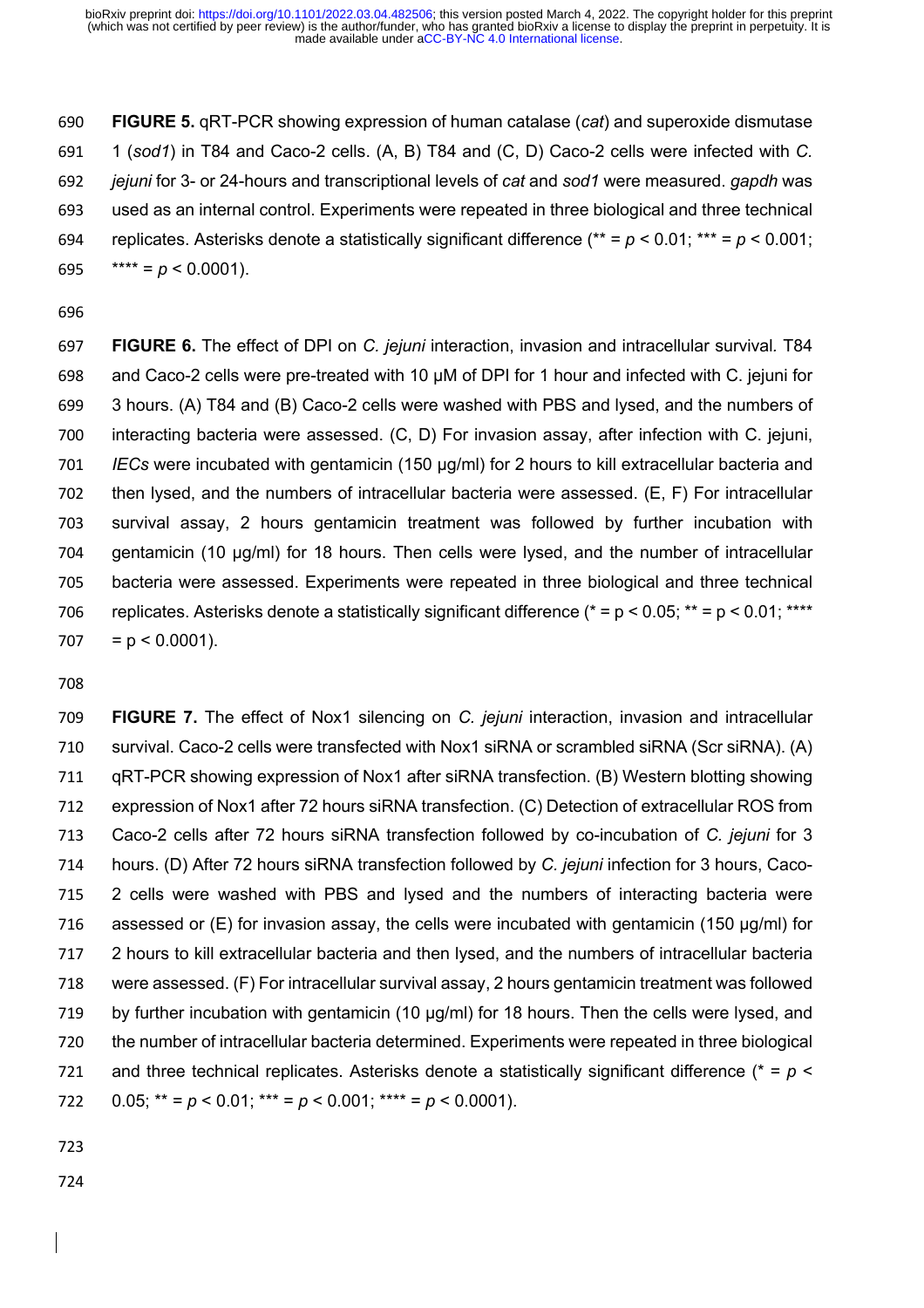### 725 **ACKNOWLEDGEMENTS**

726 We would like to acknowledge Marta Mauri for kind advice on siRNA transfection.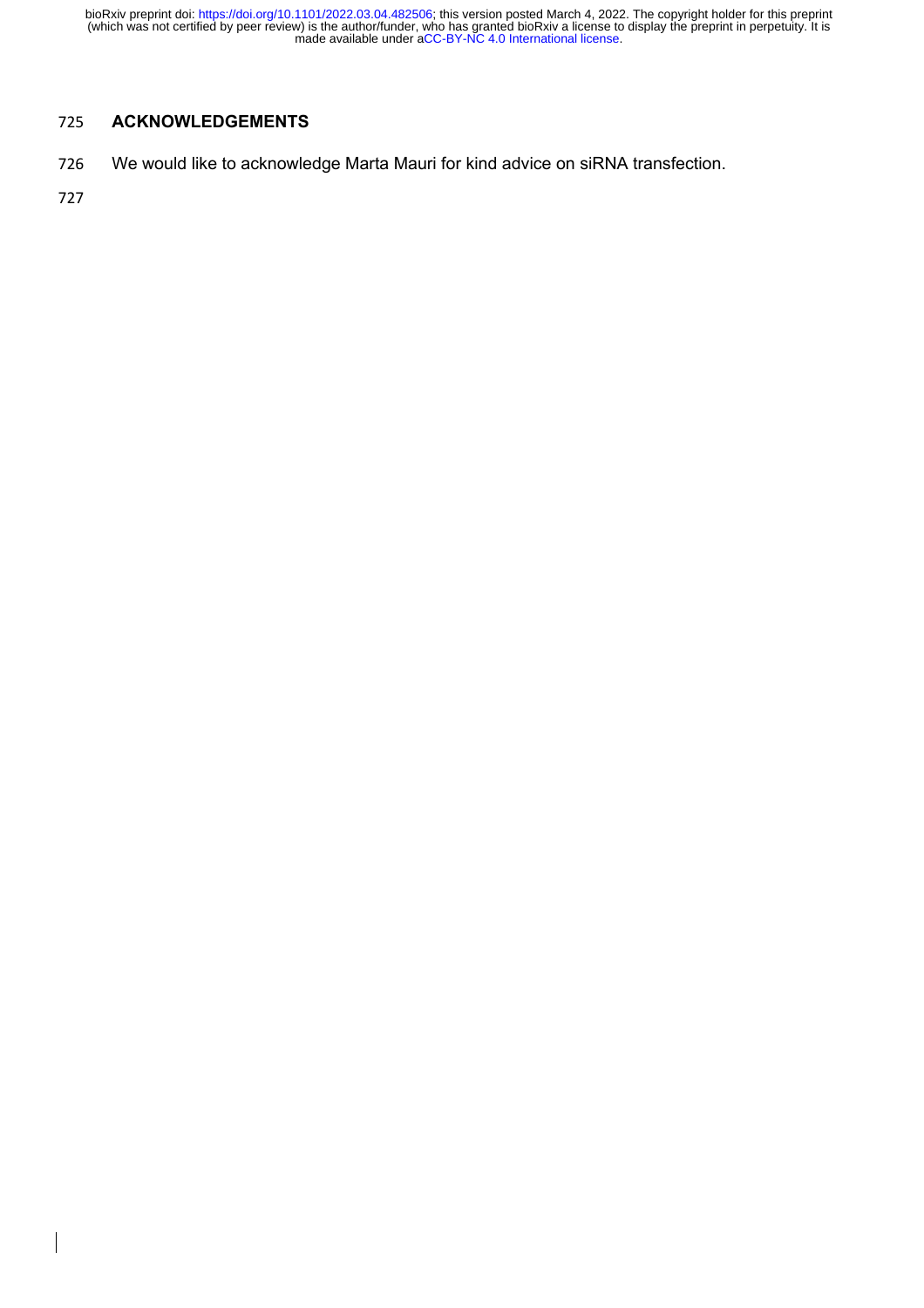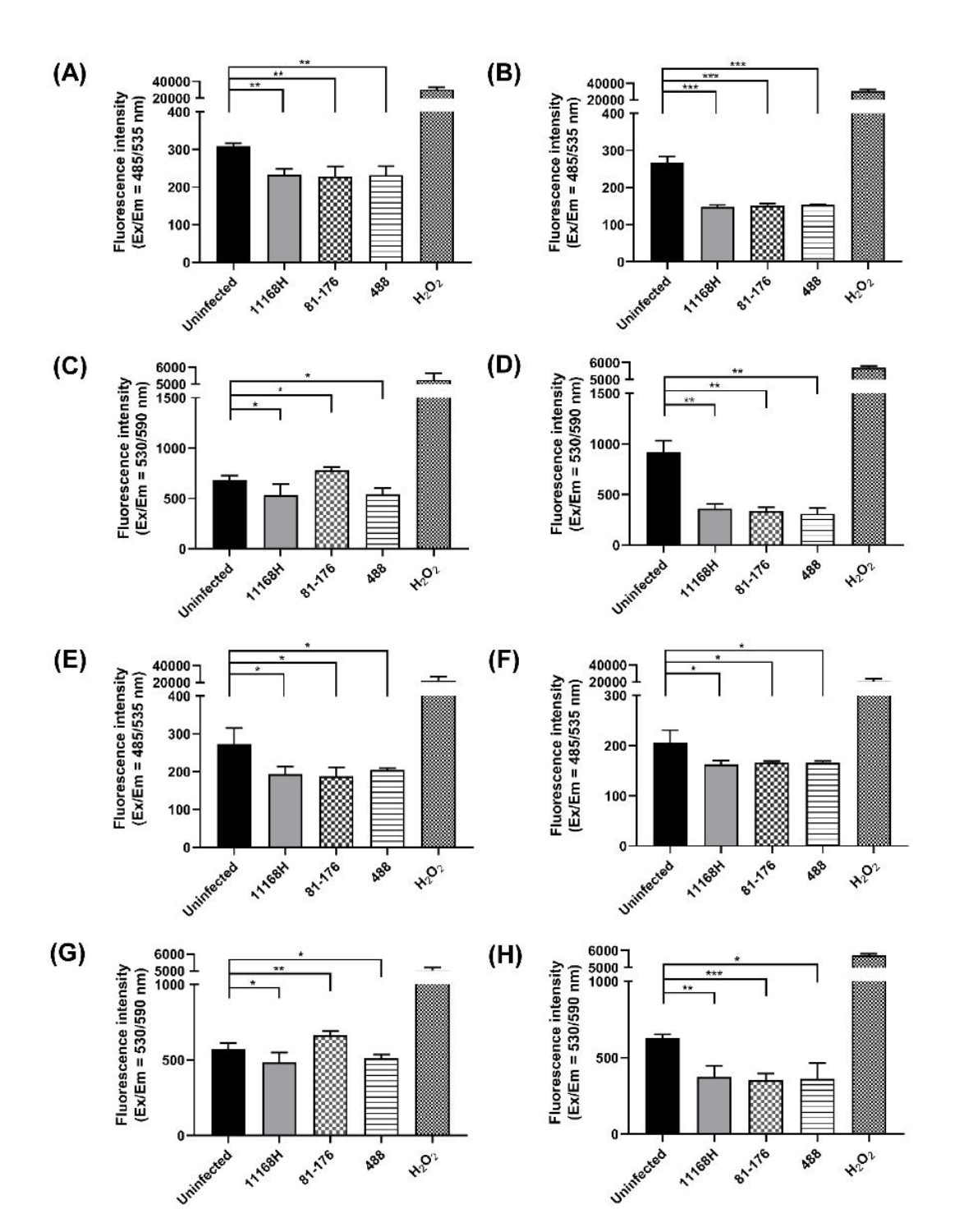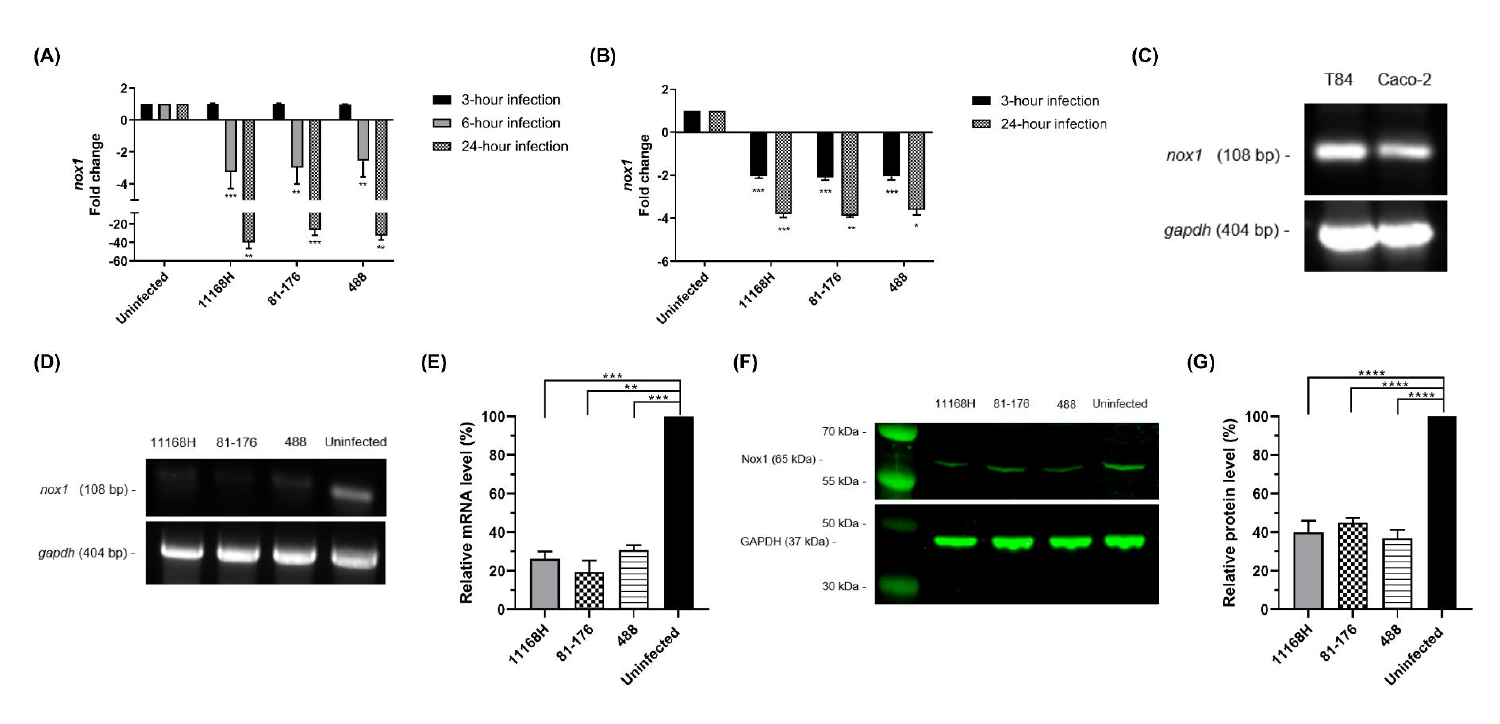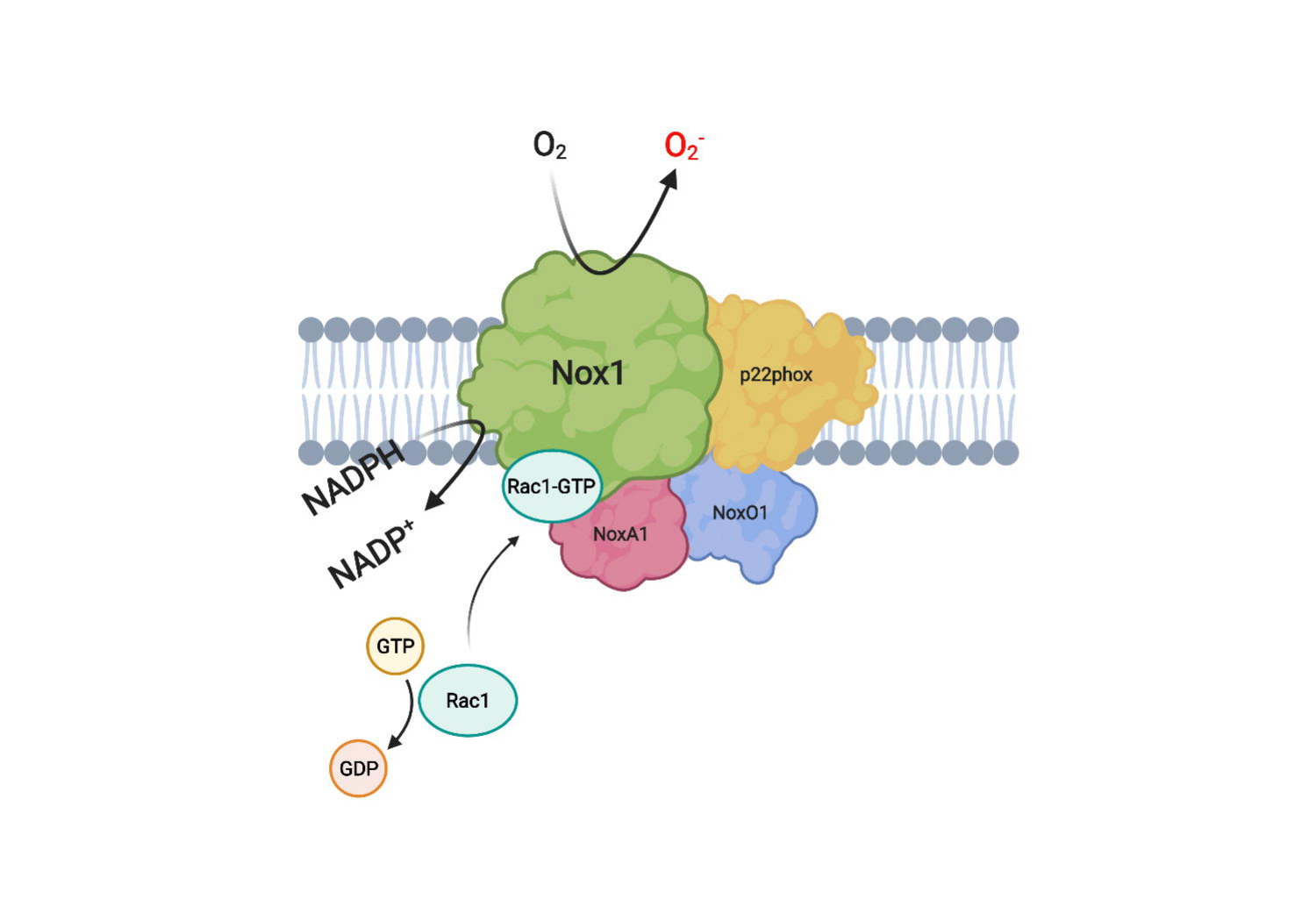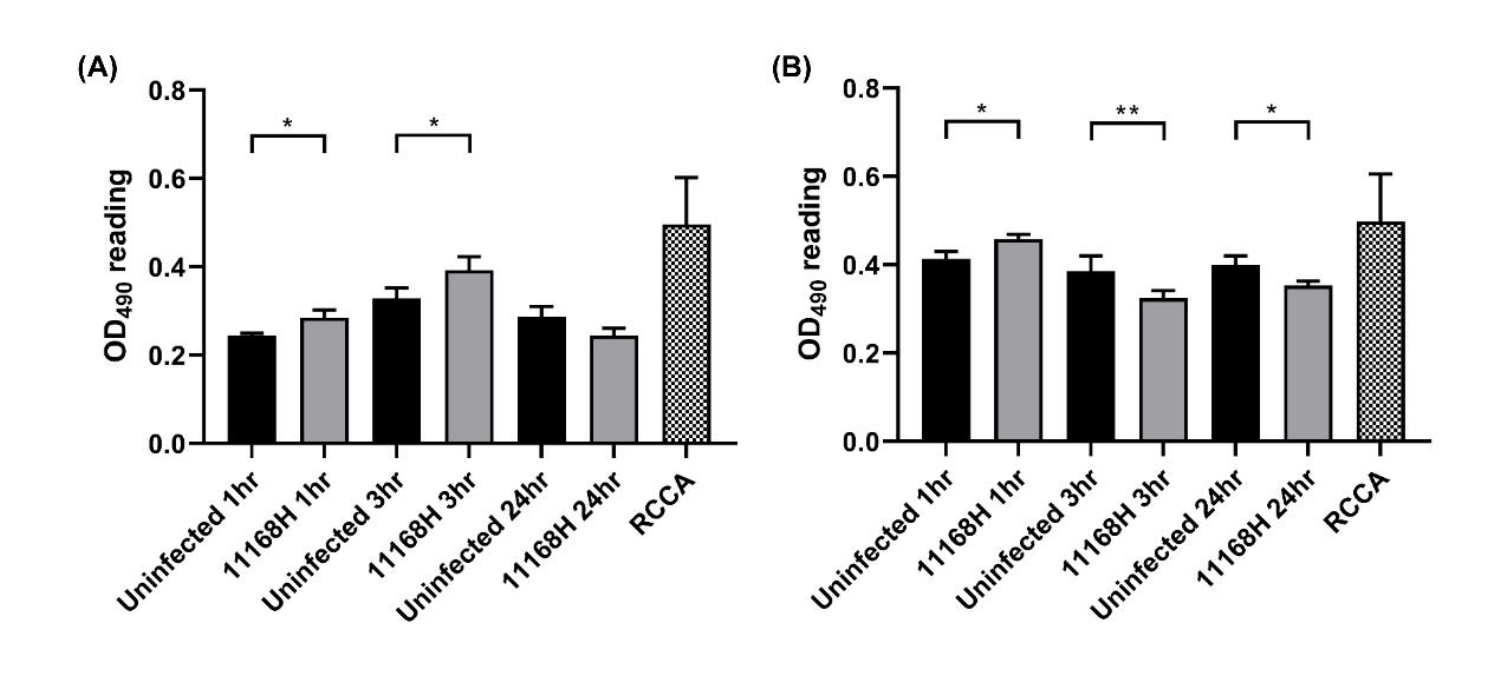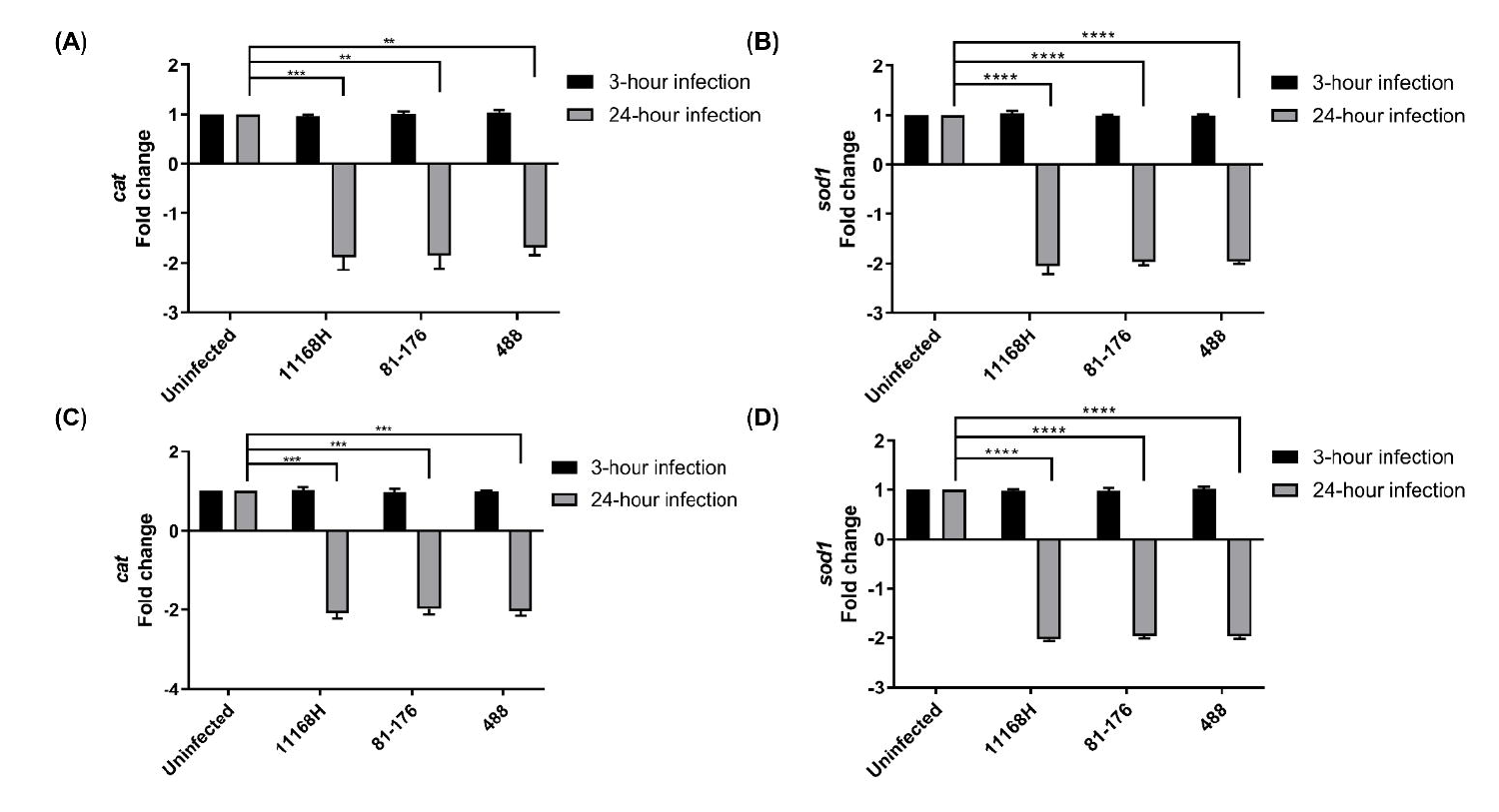